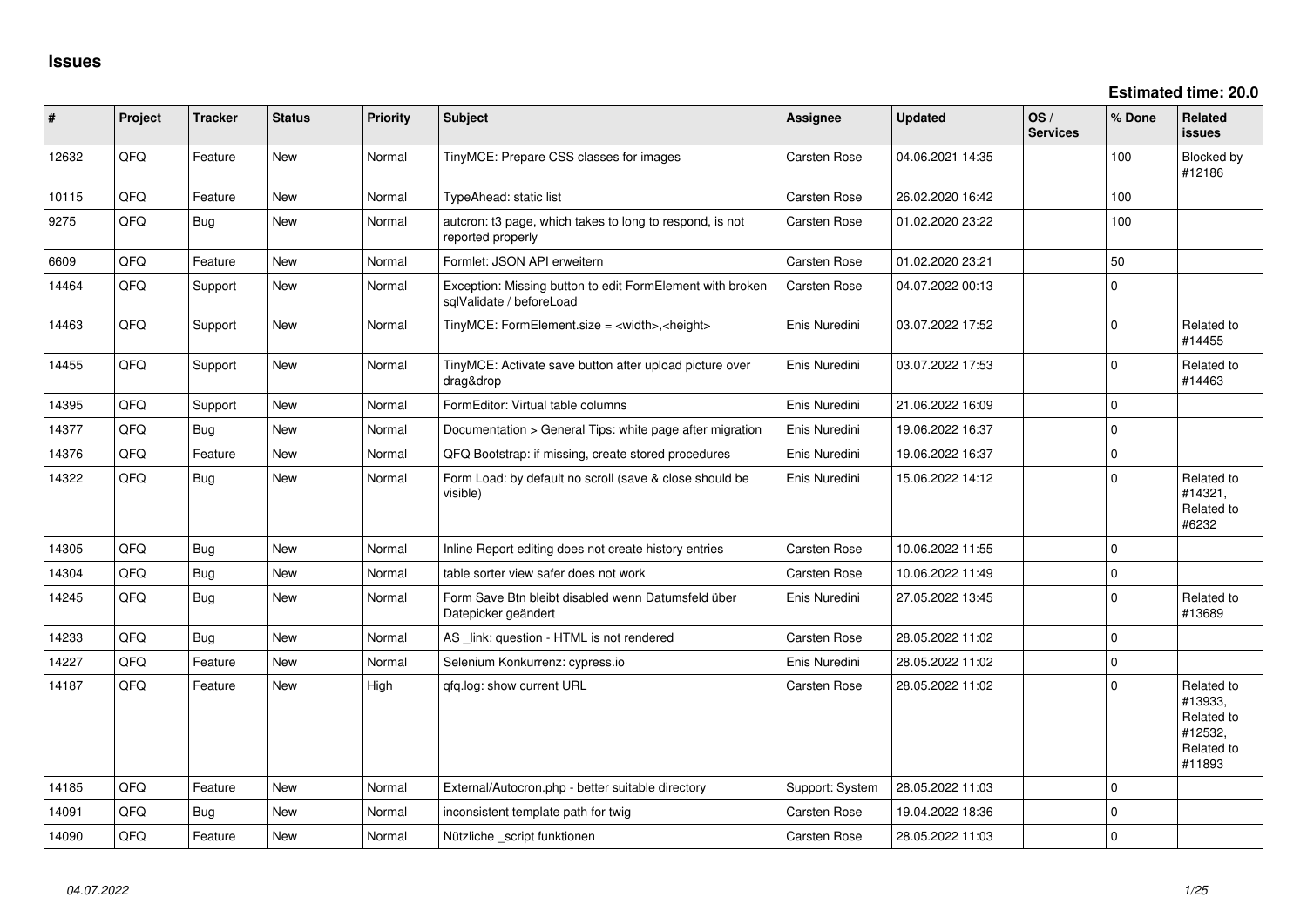| ∦     | Project | <b>Tracker</b> | <b>Status</b> | <b>Priority</b> | Subject                                                                                  | Assignee               | <b>Updated</b>   | OS/<br><b>Services</b> | % Done      | <b>Related</b><br>issues                         |
|-------|---------|----------------|---------------|-----------------|------------------------------------------------------------------------------------------|------------------------|------------------|------------------------|-------------|--------------------------------------------------|
| 14077 | QFQ     | <b>Bug</b>     | New           | Normal          | As _link: Attribute 'class' missing by r:1 and r:3 - but should<br>set                   | <b>Carsten Rose</b>    | 28.05.2022 11:02 |                        | 0           | Related to<br>#5342.<br>Related to<br>#4343      |
| 14028 | QFQ     | Feature        | <b>New</b>    | Normal          | Required notification: visual nicer                                                      | Enis Nuredini          | 28.05.2022 11:01 |                        | 0           |                                                  |
| 13945 | QFQ     | Feature        | New           | Normal          | As link: content before/after link                                                       | Enis Nuredini          | 28.05.2022 11:01 |                        | $\Omega$    | Related to<br>#12262                             |
| 13843 | QFQ     | Feature        | New           | Normal          | Create JWT via QFQ                                                                       | <b>Carsten Rose</b>    | 19.03.2022 17:42 |                        | 0           |                                                  |
| 13841 | QFQ     | Feature        | <b>New</b>    | Normal          | Create PDF via iText - evaluate                                                          | Carsten Rose           | 19.03.2022 17:42 |                        | 0           |                                                  |
| 13757 | QFQ     | Feature        | New           | High            | QR / Bar-Code Plugin                                                                     | Enis Nuredini          | 19.03.2022 17:43 |                        | 0           |                                                  |
| 13716 | QFQ     | Bug            | <b>New</b>    | High            | Firefox ask to store username/password                                                   | Enis Nuredini          | 30.05.2022 09:31 |                        | 0           | Related to<br>#13827                             |
| 13706 | QFQ     | <b>Bug</b>     | <b>New</b>    | Normal          | Wrong CheckType in FieldElement LastStatus of Form Cron                                  | <b>Carsten Rose</b>    | 21.01.2022 18:20 |                        | 0           |                                                  |
| 13700 | QFQ     | Feature        | <b>New</b>    | Normal          | Redesign qfq.io Seite                                                                    | <b>Carsten Rose</b>    | 19.03.2022 17:43 |                        | $\Omega$    |                                                  |
| 13689 | QFQ     | <b>Bug</b>     | New           | Normal          | Enter auf Eingabefeld mit ungültigem Wert führt zu blurry<br>Seite                       | Enis Nuredini          | 28.05.2022 10:53 |                        | 0           | Related to<br>#14245, Has<br>duplicate<br>#11891 |
| 13659 | QFQ     | <b>Bug</b>     | <b>New</b>    | Normal          | wrong sanitize class applied to R-store                                                  | <b>Carsten Rose</b>    | 15.01.2022 14:23 |                        | 0           |                                                  |
| 13647 | QFQ     | <b>Bug</b>     | <b>New</b>    | Normal          | Autofocus funktioniert nicht auf Chrome                                                  | Benjamin Baer          | 19.03.2022 17:44 |                        | 0           |                                                  |
| 13609 | QFQ     | Feature        | <b>New</b>    | Normal          | QFQ Introduction: Seite aufloesen                                                        | Philipp<br>Gröbelbauer | 28.05.2022 11:02 |                        | 0           |                                                  |
| 13592 | QFQ     | <b>Bug</b>     | New           | Normal          | QFQ Build Queue: das vergeben von Tags klappt nicht. Es<br>werden keine Releases gebaut. | <b>Carsten Rose</b>    | 19.03.2022 17:45 |                        | $\Omega$    |                                                  |
| 13528 | QFQ     | Bug            | <b>New</b>    | Normal          | qfq.io > releases: es wird kein neues Release angelegt                                   | Benjamin Baer          | 19.03.2022 17:46 |                        | $\mathbf 0$ |                                                  |
| 13467 | QFQ     | Feature        | <b>New</b>    | Normal          | ChangeLog Generator                                                                      | Carsten Rose           | 19.03.2022 17:46 |                        | 0           | Related to<br>#11460                             |
| 13460 | QFQ     | Bug            | <b>New</b>    | Normal          | Doc: Password set/reset  password should not processed<br>with 'html encode'             | Carsten Rose           | 19.03.2022 17:46 |                        | $\Omega$    |                                                  |
| 13451 | QFQ     | <b>Bug</b>     | New           | Normal          | Character Counter / Max Character: Problem in Safari                                     | <b>Carsten Rose</b>    | 15.04.2022 17:18 |                        | 0           |                                                  |
| 13354 | QFQ     | Feature        | <b>New</b>    | Normal          | Using Websocket in QFQ                                                                   | Carsten Rose           | 10.11.2021 15:47 |                        | $\mathbf 0$ |                                                  |
| 13332 | QFQ     | <b>Bug</b>     | New           | Normal          | Multi Form: Required Felder werden visuell nicht markiert.                               | Carsten Rose           | 19.03.2022 17:47 |                        | 0           |                                                  |
| 13331 | QFQ     | <b>Bug</b>     | New           | Normal          | Multi Form: Clear Icon misplaced                                                         | Carsten Rose           | 19.03.2022 17:47 |                        | 0           |                                                  |
| 12989 | QFQ     | Bug            | New           | Normal          | empty string does not trigger dynamic update                                             | Enis Nuredini          | 28.05.2022 11:09 |                        | 0           |                                                  |
| 12974 | QFQ     | <b>Bug</b>     | New           | High            | Sanitize Queries in Action-Elements                                                      | Carsten Rose           | 07.12.2021 17:19 |                        | 0           |                                                  |
| 12716 | QFQ     | <b>Bug</b>     | New           | Normal          | template group: Pattern only applied to first instance                                   | Carsten Rose           | 19.03.2022 17:47 |                        | 0           |                                                  |
| 12714 | QFQ     | Bug            | New           | Normal          | Conversion of GIF to PDF broken when GIF contains Alpha.                                 | Carsten Rose           | 19.03.2022 17:49 |                        | 0           |                                                  |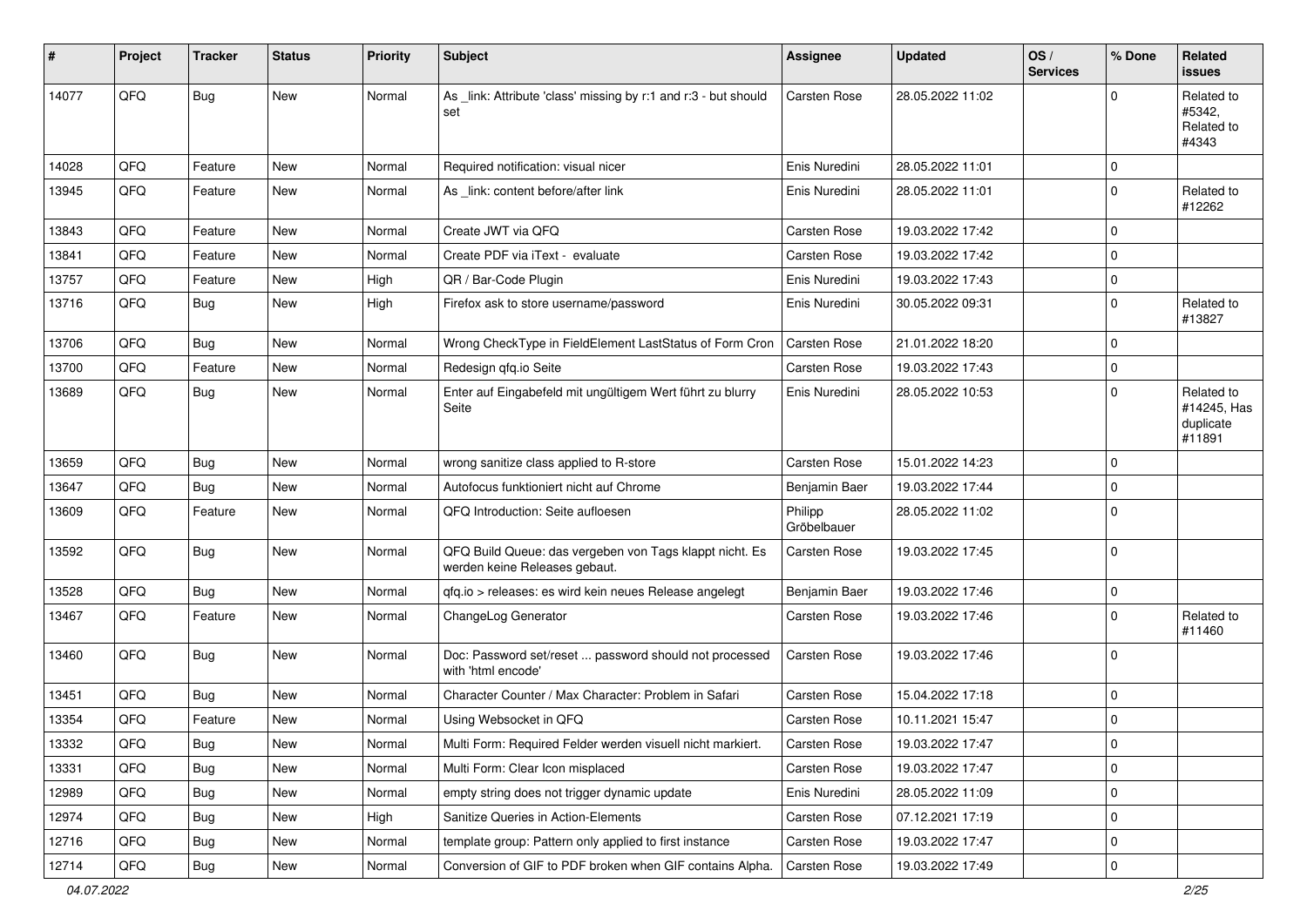| $\vert$ # | Project | <b>Tracker</b> | <b>Status</b> | <b>Priority</b> | Subject                                                                                                                                             | <b>Assignee</b>     | <b>Updated</b>   | OS/<br><b>Services</b> | % Done      | Related<br>issues                                                     |
|-----------|---------|----------------|---------------|-----------------|-----------------------------------------------------------------------------------------------------------------------------------------------------|---------------------|------------------|------------------------|-------------|-----------------------------------------------------------------------|
| 12702     | QFQ     | Bug            | <b>New</b>    | High            | templateGroup: broken in multiDb Setup                                                                                                              | <b>Carsten Rose</b> | 14.12.2021 16:02 |                        | $\Omega$    |                                                                       |
| 12679     | QFQ     | Feature        | <b>New</b>    | Normal          | tablesorter: custom column width                                                                                                                    | Carsten Rose        | 16.06.2021 11:10 |                        | $\mathbf 0$ |                                                                       |
| 12670     | QFQ     | Bug            | <b>New</b>    | High            | Dropdown-Menu classes können nicht mehr angegeben<br>werden                                                                                         | Carsten Rose        | 07.12.2021 17:19 |                        | $\mathbf 0$ |                                                                       |
| 12664     | QFQ     | Feature        | <b>New</b>    | Normal          | TinyMCE: report/remove malicous HTML/JS Code                                                                                                        | Carsten Rose        | 19.03.2022 17:47 |                        | $\Omega$    | Related to<br>#14320                                                  |
| 12603     | QFQ     | Feature        | <b>New</b>    | Normal          | Dropdown (Select), Radio, checkbox:<br>itemListAlways={{!SELECT key, value}}                                                                        | Carsten Rose        | 19.03.2022 17:47 |                        | $\mathbf 0$ |                                                                       |
| 12581     | QFQ     | <b>Bug</b>     | <b>New</b>    | Normal          | Form.forward=close: Record 'new' in new browser tab ><br>save (& close) >> Form is not reloaded with new created<br>record id and stays in mode=new | Carsten Rose        | 19.03.2022 17:48 |                        | $\Omega$    |                                                                       |
| 12556     | OFQ     | Feature        | <b>New</b>    | Normal          | Pills Title: colored = static or dynamic on allrequiredgiven                                                                                        | Benjamin Baer       | 19.03.2022 17:49 |                        | $\Omega$    |                                                                       |
| 12545     | QFQ     | <b>Bug</b>     | <b>New</b>    | Urgent          | sql.log not created / updated                                                                                                                       | Carsten Rose        | 14.12.2021 16:02 |                        | $\Omega$    |                                                                       |
| 12544     | QFQ     | Feature        | <b>New</b>    | High            | a) ' AS _link' new also as ' AS _format', b) sortierung via<br>'display: none;', c) ' format' benoeitgt nicht zwingend<br>u/U/p/m/z/d               | Carsten Rose        | 14.12.2021 16:03 |                        | $\Omega$    |                                                                       |
| 12532     | QFQ     | Feature        | <b>New</b>    | High            | SIP-Parameter bei Seitenaufruf in Browser-Console<br>anzeigen                                                                                       | Carsten Rose        | 07.12.2021 17:19 |                        | $\Omega$    | Related to<br>#11893.<br>Related to<br>#14187                         |
| 12520     | QFQ     | Bug            | <b>New</b>    | Normal          | Switch FE User: still active even FE User session expired                                                                                           | Carsten Rose        | 19.03.2022 17:48 |                        | $\mathbf 0$ |                                                                       |
| 12513     | QFQ     | Bug            | <b>New</b>    | High            | Implement server side check of maxlength                                                                                                            | <b>Carsten Rose</b> | 07.12.2021 17:19 |                        | $\Omega$    |                                                                       |
| 12512     | QFQ     | Bug            | <b>New</b>    | Normal          | Some MySQL Installation can't use 'stored procedures'                                                                                               | Carsten Rose        | 19.03.2022 17:48 |                        | $\Omega$    |                                                                       |
| 12490     | QFQ     | Feature        | <b>New</b>    | Normal          | Loading Plugins in QFQ - see what tinymce does. (lazy<br>loading)                                                                                   | Benjamin Baer       | 08.06.2022 10:37 |                        | $\Omega$    | Related to<br>#12611,<br>Related to<br>#10013.<br>Related to<br>#7732 |
| 12480     | QFQ     | Feature        | <b>New</b>    | Normal          | If QFQ upgrade is running, block further request                                                                                                    | Carsten Rose        | 03.05.2021 20:45 |                        | $\Omega$    |                                                                       |
| 12477     | QFQ     | Feature        | New           | Normal          | Support for refactoring: Form, FormElement, diverse<br>Tabellen/Spalten, tt-content Records                                                         | <b>Carsten Rose</b> | 03.05.2021 20:45 |                        | $\mathbf 0$ |                                                                       |
| 12476     | QFQ     | Feature        | <b>New</b>    | Normal          | clearMe: a) should trigger 'dirty', b) sticky on textarea resize                                                                                    | Benjamin Baer       | 04.01.2022 08:40 |                        | $\Omega$    | Related to<br>#9528                                                   |
| 12474     | QFQ     | Feature        | <b>New</b>    | Normal          | Check BaseConfigURL if it is given and the the last char is '/'                                                                                     | <b>Carsten Rose</b> | 03.05.2021 20:45 |                        | $\Omega$    |                                                                       |
| 12468     | QFQ     | <b>Bug</b>     | <b>New</b>    | Urgent          | Form: update Form.title after save                                                                                                                  | Carsten Rose        | 03.05.2021 21:12 |                        | $\Omega$    |                                                                       |
| 12465     | QFQ     | Feature        | New           | Normal          | QFQ Function: use in FE to fill StoreRecord                                                                                                         | Carsten Rose        | 05.05.2021 21:58 |                        | $\mathbf 0$ |                                                                       |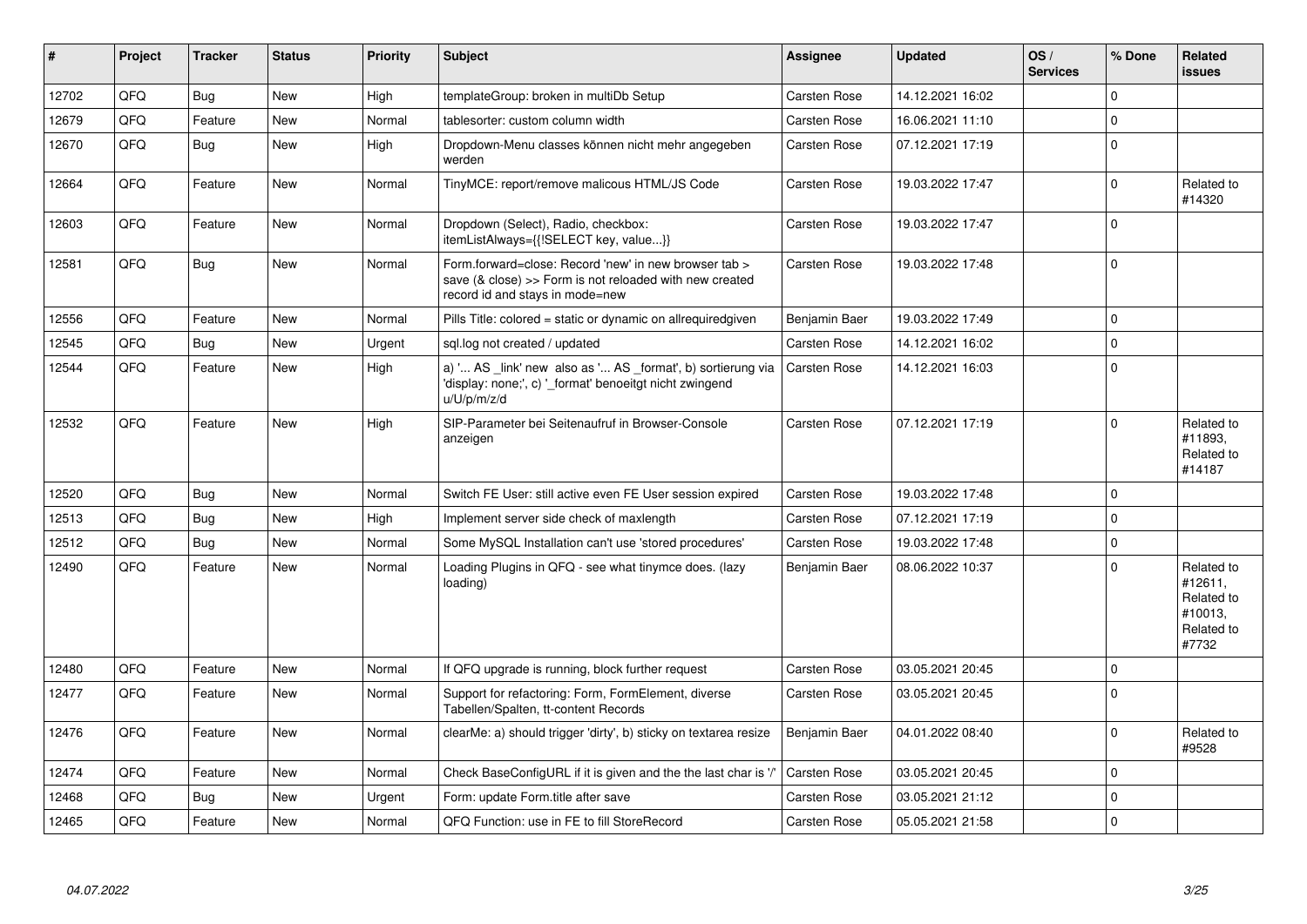| #     | Project | <b>Tracker</b> | <b>Status</b> | <b>Priority</b> | Subject                                                                                                             | <b>Assignee</b>     | <b>Updated</b>   | OS/<br><b>Services</b> | % Done      | Related<br>issues                             |
|-------|---------|----------------|---------------|-----------------|---------------------------------------------------------------------------------------------------------------------|---------------------|------------------|------------------------|-------------|-----------------------------------------------|
| 12413 | QFQ     | Feature        | New           | Normal          | STORE_TYPO3: enhance for {{be_users.email:T}},<br>{{fe users.email:T}}                                              | Carsten Rose        | 03.05.2021 20:45 |                        | 0           | Related to<br>#12412,<br>Related to<br>#10012 |
| 12412 | QFQ     | Feature        | New           | Normal          | Action/Escape qualifier 'e' (empty), '0': if given, an empty<br>string (or '0') will be treated as 'not found'      | Carsten Rose        | 08.05.2021 09:40 |                        | 0           | Related to<br>#12413,<br>Related to<br>#10012 |
| 12400 | QFQ     | Feature        | New           | Normal          | Tutorial ist in QFQ Doku, Wird in der Suche gefunden, es<br>gibt aber kein Menupunkt - Inhalt ueberpruefen          | <b>Carsten Rose</b> | 03.05.2021 20:45 |                        | $\mathbf 0$ |                                               |
| 12330 | QFQ     | Feature        | New           | Normal          | Copy to input field / text area / TinyMCE                                                                           | Carsten Rose        | 07.04.2021 09:01 |                        | 0           |                                               |
| 12327 | QFQ     | Bug            | New           | Normal          | Copy to clipboard: Glyphicon can not be changed                                                                     | <b>Carsten Rose</b> | 27.12.2021 17:59 |                        | $\mathbf 0$ |                                               |
| 12269 | QFQ     | Feature        | New           | Normal          | 2FA - Login                                                                                                         | <b>Carsten Rose</b> | 03.05.2021 20:45 |                        | 0           |                                               |
| 12187 | QFQ     | Bug            | New           | Normal          | Trigger FormAsFile() via Report: probably problem with multi<br>DB setup                                            | Carsten Rose        | 20.03.2021 21:20 |                        | $\Omega$    |                                               |
| 12186 | QFQ     | Feature        | New           | High            | TinyMCE Config für Objekte                                                                                          | Carsten Rose        | 07.12.2021 17:19 |                        | $\mathbf 0$ | <b>Blocks</b><br>#12632                       |
| 12163 | QFQ     | Feature        | New           | Normal          | Checkbox: table wrap                                                                                                | <b>Carsten Rose</b> | 03.05.2021 20:51 |                        | 0           |                                               |
| 12162 | QFQ     | Feature        | New           | Normal          | FE.type=sendmail: personalized mailing (several mails) via<br>template                                              | Carsten Rose        | 03.05.2021 20:45 |                        | $\Omega$    |                                               |
| 12156 | QFQ     | Feature        | New           | Normal          | Form: Optional disable 'leave page'                                                                                 |                     | 03.05.2021 20:45 |                        | 0           |                                               |
| 12146 | QFQ     | Feature        | New           | Normal          | Autocron Job: Anzeigen wann der naechste Job ausgefuehrt   Carsten Rose<br>wird, resp das er nicht ausgefuehrt wird |                     | 15.03.2021 15:23 |                        | $\mathbf 0$ |                                               |
| 12135 | QFQ     | Feature        | <b>New</b>    | Normal          | Subrecord: Notiz                                                                                                    |                     | 24.04.2021 16:58 |                        | 0           |                                               |
| 12133 | QFQ     | <b>Bug</b>     | New           | Normal          | NPM, phpSpreadSheet aktualisieren                                                                                   | <b>Carsten Rose</b> | 15.03.2021 09:04 |                        | $\Omega$    |                                               |
| 12119 | QFQ     | Feature        | New           | Normal          | AS paged: error message missing if there ist no 'r' argument.                                                       | <b>Carsten Rose</b> | 03.05.2021 20:51 |                        | 0           |                                               |
| 12109 | QFQ     | Feature        | New           | Normal          | Donwload Link: Plain, SIP, Persistent Link, Peristent SIP -<br>new notation                                         | Carsten Rose        | 03.05.2021 20:45 |                        | 0           | Related to<br>#12085                          |
| 12066 | QFQ     | <b>Bug</b>     | New           | High            | enterAsSubmit: Forward wird nicht ausgeführt                                                                        | Enis Nuredini       | 29.05.2022 09:23 |                        | 0           |                                               |
| 12045 | QFQ     | Bug            | New           | Normal          | templateGroup afterSave FE: Aufruf ohne<br>sqlHonorFormElements funktioniert nicht                                  | Carsten Rose        | 18.02.2021 16:33 |                        | $\mathbf 0$ |                                               |
| 12040 | QFQ     | Bug            | New           | Normal          | FE Mode 'hidden' für zwei FEs auf einer Zeile                                                                       | Carsten Rose        | 18.02.2021 10:13 |                        | $\mathbf 0$ |                                               |
| 12039 | QFQ     | Feature        | New           | Normal          | Missing htmlSpecialChar() in pre processing on form submit                                                          |                     | 18.02.2021 00:09 |                        | $\mathbf 0$ | Related to<br>#14320                          |
| 12038 | QFQ     | Feature        | New           | Normal          | a) STORE VAR: filenameOnlyStripUniq, b) SP:<br>QSTRIPUNIQ()                                                         |                     | 17.02.2021 23:55 |                        | 0           |                                               |
| 12024 | QFQ     | Feature        | New           | Normal          | Excel Export: text columns by default decode<br>htmlspeciachar()                                                    | Carsten Rose        | 17.02.2021 23:55 |                        | 0           | Related to<br>#12022                          |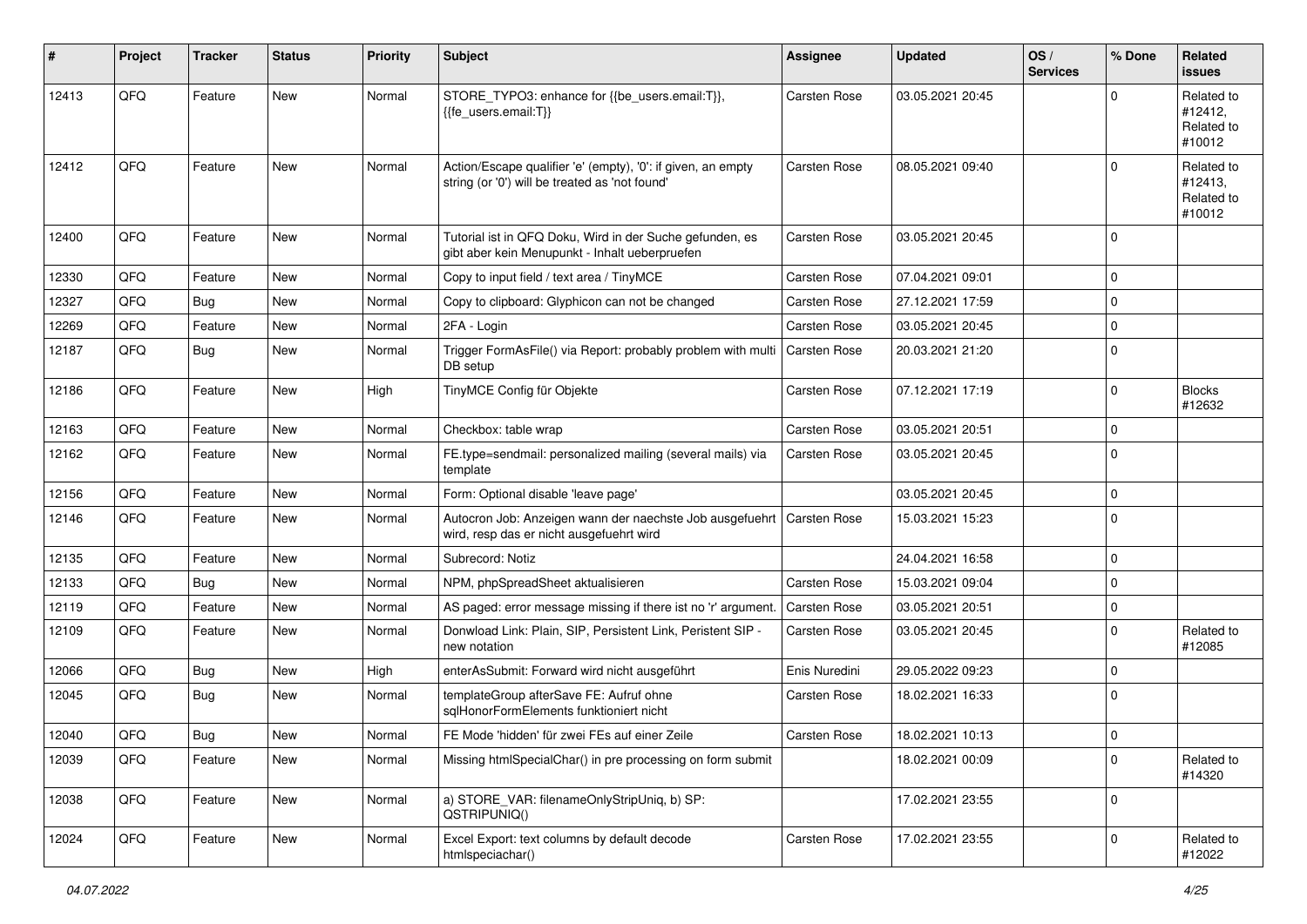| #     | Project | <b>Tracker</b> | <b>Status</b> | <b>Priority</b> | <b>Subject</b>                                                                                       | <b>Assignee</b>                                        | <b>Updated</b>   | OS/<br><b>Services</b> | % Done      | <b>Related</b><br>issues                      |                      |
|-------|---------|----------------|---------------|-----------------|------------------------------------------------------------------------------------------------------|--------------------------------------------------------|------------------|------------------------|-------------|-----------------------------------------------|----------------------|
| 12023 | QFQ     | Feature        | New           | Normal          | MySQL Stored Precdure: QDECODESPECIALCHAR()                                                          | Carsten Rose                                           | 16.02.2021 11:16 |                        | $\mathbf 0$ | Related to<br>#12022                          |                      |
| 11955 | QFQ     | Feature        | New           | Normal          | subrecord: new title option to set <th> attributes - e.g. to<br/>customize tablesorter options.</th> | attributes - e.g. to<br>customize tablesorter options. | Carsten Rose     | 03.05.2021 20:47       |             | $\Omega$                                      | Related to<br>#11775 |
| 11893 | QFQ     | Feature        | <b>New</b>    | High            | Broken SIP: a) only report one time, b) only report in main<br>column                                | Carsten Rose                                           | 12.05.2021 12:13 |                        | $\Omega$    | Related to<br>#12532,<br>Related to<br>#14187 |                      |
| 11892 | QFQ     | Feature        | New           | Normal          | tablesorter: columns with links are hard to order - new<br>qualifier 'Y: <ord>'</ord>                | Enis Nuredini                                          | 23.03.2022 09:22 |                        | $\mathbf 0$ |                                               |                      |
| 11850 | QFQ     | Feature        | <b>New</b>    | Urgent          | Wizard Form: basierend auf einer Tabelle eine Form<br>anlegen.                                       |                                                        | 03.05.2021 21:12 |                        | $\mathbf 0$ | Blocked by<br>#8082                           |                      |
| 11775 | QFQ     | Feature        | New           | Normal          | Subrecord Tooltip pro Feld                                                                           | Carsten Rose                                           | 18.12.2020 15:22 |                        | $\mathbf 0$ | Related to<br>#11955                          |                      |
| 11752 | QFQ     | <b>Bug</b>     | New           | Normal          | checkbox renders multiple input elements with same name                                              | Carsten Rose                                           | 17.12.2020 14:58 |                        | $\mathbf 0$ | Related to<br>#11750                          |                      |
| 11747 | QFQ     | Feature        | <b>New</b>    | Normal          | Maintenance Page with Redirect                                                                       | Carsten Rose                                           | 03.05.2021 20:47 |                        | $\Omega$    | Related to<br>#11741                          |                      |
| 11716 | QFQ     | Feature        | New           | Normal          | Form an beliebiger Stelle im Report anzeigen                                                         |                                                        | 09.12.2020 09:47 |                        | $\mathbf 0$ |                                               |                      |
| 11715 | QFQ     | <b>Bug</b>     | New           | Normal          | acceptZeroAsRequired and requiredOffButMark do not<br>coincide                                       |                                                        | 08.12.2020 12:13 |                        | $\mathbf 0$ |                                               |                      |
| 11702 | QFQ     | Feature        | <b>New</b>    | Normal          | HTML Special Char makes no sense for 'allbut' if '&' is<br>forbidden                                 | Carsten Rose                                           | 07.12.2021 16:35 |                        | $\mathbf 0$ | Related to<br>#5112,<br>Related to<br>#14320  |                      |
| 11695 | QFQ     | Bug            | New           | Normal          | MultiForm required FE Error                                                                          | <b>Carsten Rose</b>                                    | 04.12.2020 13:34 |                        | $\mathbf 0$ |                                               |                      |
| 11668 | QFQ     | <b>Bug</b>     | <b>New</b>    | Normal          | Play function.sql - problem with mysql                                                               | Carsten Rose                                           | 03.05.2021 20:48 |                        | 0           |                                               |                      |
| 11667 | QFQ     | <b>Bug</b>     | <b>New</b>    | Normal          | MySQL mariadb-server-10.3: Incorrect datetime value                                                  | Carsten Rose                                           | 03.05.2021 20:48 |                        | $\Omega$    |                                               |                      |
| 11535 | QFQ     | Feature        | <b>New</b>    | Normal          | Ability to create SQL columns in frontend QFQ forms                                                  |                                                        | 17.11.2020 12:11 |                        | $\mathbf 0$ |                                               |                      |
| 11534 | QFQ     | Feature        | New           | Normal          | Report: Action on selected rows - Table batchprocessing<br>feature                                   |                                                        | 18.11.2020 08:15 |                        | $\mathbf 0$ |                                               |                      |
| 11523 | QFQ     | Feature        | <b>New</b>    | Normal          | Mit dynamic Update erkennen, ob Upload gemacht wurde                                                 | Carsten Rose                                           | 13.11.2020 15:07 |                        | $\mathbf 0$ | Related to<br>#9533                           |                      |
| 11522 | QFQ     | Bug            | New           | Normal          | Aus/Einblenden von Reitern                                                                           |                                                        | 13.11.2020 14:58 |                        | 0           |                                               |                      |
| 11516 | QFQ     | Feature        | New           | Normal          | Multi Page Form (Previous/Next Buttons)                                                              | Carsten Rose                                           | 16.03.2021 17:52 |                        | 0           |                                               |                      |
| 11504 | QFQ     | Feature        | New           | Normal          | Dynamic Update: Button text update for 'Save',' Close' &<br>'Delete'                                 | Carsten Rose                                           | 12.11.2020 23:44 |                        | $\mathbf 0$ |                                               |                      |
| 11460 | QFQ     | Feature        | New           | Normal          | Easier creation of changelog: gitchangelog                                                           | Carsten Rose                                           | 12.06.2021 10:20 |                        | 0           | Related to<br>#13467                          |                      |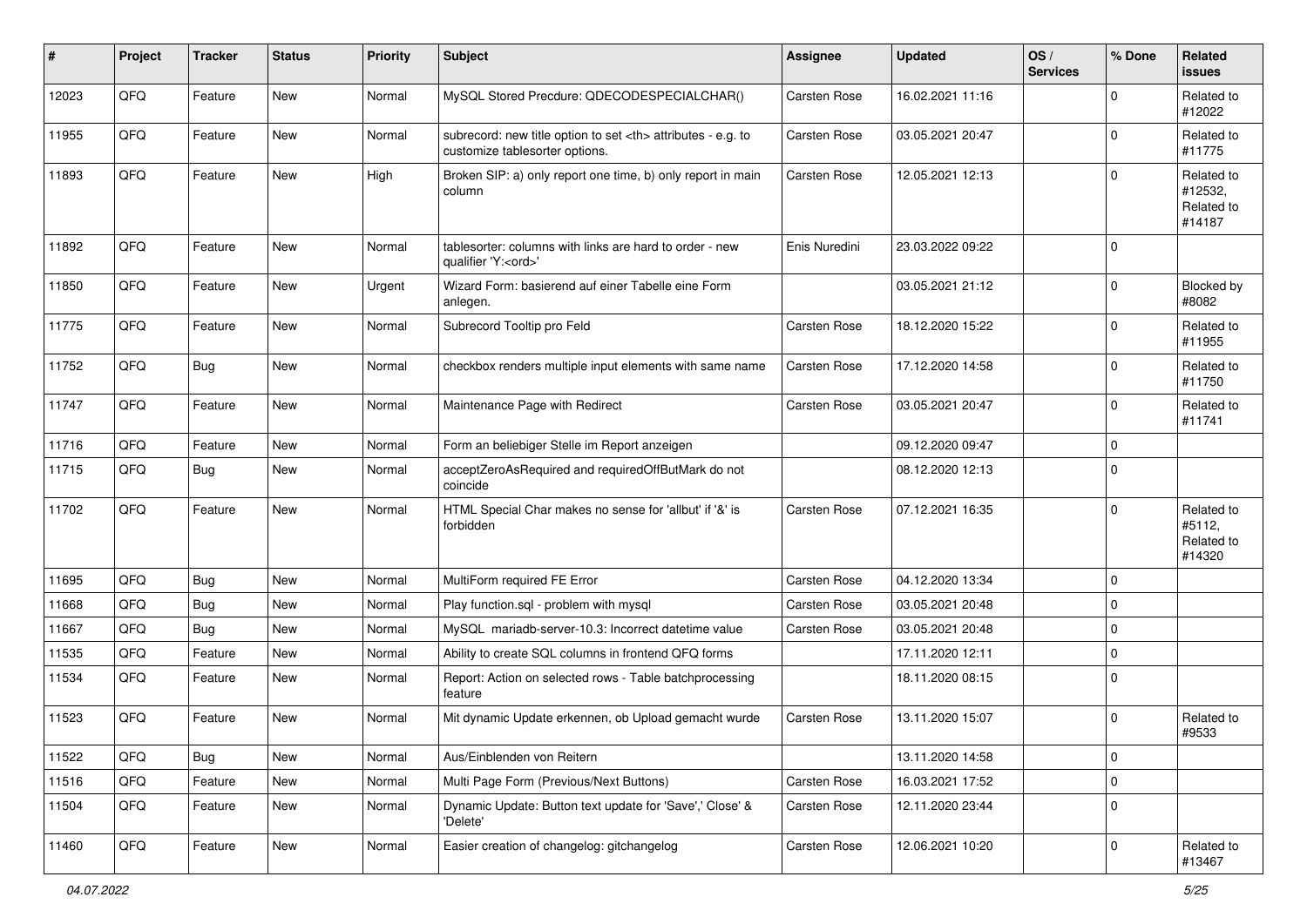| $\vert$ # | Project | <b>Tracker</b> | <b>Status</b> | <b>Priority</b> | <b>Subject</b>                                                                      | Assignee      | <b>Updated</b>   | OS/<br><b>Services</b> | % Done       | Related<br>issues                                                    |
|-----------|---------|----------------|---------------|-----------------|-------------------------------------------------------------------------------------|---------------|------------------|------------------------|--------------|----------------------------------------------------------------------|
| 11239     | QFQ     | <b>Bug</b>     | <b>New</b>    | Normal          | Radiobutton (plain): horizontales Rendern abhängig vom<br>Datentyp in der Datenbank | Carsten Rose  | 30.09.2020 18:37 |                        | $\mathbf{0}$ |                                                                      |
| 11237     | QFQ     | <b>Bug</b>     | <b>New</b>    | High            | Radiobutton / parameter.buttonClass= btn-default - kein dirty<br>Trigger            | Benjamin Baer | 03.05.2021 21:12 |                        | $\pmb{0}$    | Related to<br>#10766                                                 |
| 11195     | QFQ     | <b>Bug</b>     | New           | Low             | Dynamic Update: Note not updated if new text is empty<br>(v20.4)                    |               | 25.09.2020 11:14 |                        | $\Omega$     |                                                                      |
| 11080     | QFQ     | Feature        | <b>New</b>    | Normal          | Send MQTT messages                                                                  | Carsten Rose  | 29.08.2020 19:49 |                        | $\pmb{0}$    |                                                                      |
| 11057     | QFQ     | Bug            | New           | High            | Checkboxes ohne span.checkmark im Report werden<br>ausgeblendet                     | Benjamin Baer | 03.05.2021 21:12 |                        | $\pmb{0}$    | Related to<br>#11039                                                 |
| 10996     | QFQ     | Feature        | <b>New</b>    | Normal          | Download video via sip: no seek                                                     | Carsten Rose  | 12.08.2020 14:18 |                        | $\mathbf{0}$ |                                                                      |
| 10979     | QFQ     | Feature        | <b>New</b>    | Normal          | Ajax Calls an API - dataReport                                                      | Carsten Rose  | 11.05.2022 12:15 |                        | $\mathbf{0}$ |                                                                      |
| 10976     | QFQ     | Feature        | <b>New</b>    | Normal          | Excel Export Verbesserungen                                                         | Carsten Rose  | 06.08.2020 10:56 |                        | $\pmb{0}$    |                                                                      |
| 10937     | QFQ     | <b>Bug</b>     | <b>New</b>    | Normal          | Fehler mit abhängigen Select- Feldern beim Positionieren                            | Carsten Rose  | 12.11.2020 23:45 |                        | $\mathbf 0$  |                                                                      |
| 10890     | QFQ     | <b>Bug</b>     | <b>New</b>    | Normal          | AutoCron hangs                                                                      |               | 20.07.2020 13:56 |                        | $\pmb{0}$    |                                                                      |
| 10874     | QFQ     | Feature        | <b>New</b>    | Normal          | Erstellen eines Foreign Keys in der Tabelle "FormElement"                           |               | 13.07.2020 10:11 |                        | $\pmb{0}$    |                                                                      |
| 10819     | QFQ     | Feature        | <b>New</b>    | Normal          | Persistent SIP - second try                                                         | Carsten Rose  | 29.06.2020 23:02 |                        | $\pmb{0}$    | Related to<br>#6261                                                  |
| 10766     | QFQ     | Bug            | New           | High            | Radiobutton / parameter.buttonClass=btn-default: dynamic<br>update                  |               | 03.05.2021 21:12 |                        | $\pmb{0}$    | Related to<br>#11237                                                 |
| 10763     | QFQ     | Feature        | <b>New</b>    | Normal          | form accessed and submitted despite logout?                                         |               | 16.06.2020 11:43 |                        | $\mathbf{0}$ |                                                                      |
| 10759     | QFQ     | Bug            | New           | Normal          | emptyMeansNull - Feld falsch aktualisiert                                           |               | 12.11.2020 23:45 |                        | $\pmb{0}$    |                                                                      |
| 10714     | QFQ     | Feature        | New           | Normal          | multi Table Form                                                                    | Carsten Rose  | 16.03.2021 18:44 |                        | $\pmb{0}$    |                                                                      |
| 10704     | QFQ     | Bug            | New           | Normal          | wkhtml problem rendering fullCalendar.js / fabric.js >><br>successor: puppeteer     | Carsten Rose  | 12.11.2020 23:45 |                        | $\mathbf 0$  | Related to<br>#5024,<br>Related to<br>#4650.<br>Related to<br>#10715 |
| 10658     | QFQ     | <b>Bug</b>     | <b>New</b>    | Normal          | processReadOnly broken                                                              | Carsten Rose  | 27.05.2020 17:55 |                        | $\pmb{0}$    |                                                                      |
| 10640     | QFQ     | Bug            | <b>New</b>    | High            | TypeAhead Tag: FE editierbar trotz readOnly                                         | Carsten Rose  | 03.05.2021 21:12 |                        | $\mathbf 0$  | Related to<br>#7795                                                  |
| 10593     | QFQ     | Feature        | <b>New</b>    | Normal          | label2: text behind input element                                                   | Carsten Rose  | 16.05.2020 10:57 |                        | 0            |                                                                      |
| 10588     | QFQ     | <b>Bug</b>     | <b>New</b>    | Normal          | typeahed Tag: Doku anpassen                                                         | Carsten Rose  | 12.11.2020 23:45 |                        | $\pmb{0}$    |                                                                      |
| 10508     | QFQ     | Bug            | <b>New</b>    | High            | Multi Form broken on Multi DB Instance                                              | Carsten Rose  | 03.05.2021 21:12 |                        | $\pmb{0}$    |                                                                      |
| 10506     | QFQ     | <b>Bug</b>     | <b>New</b>    | High            | Template Group broken on MultiDB instance                                           | Carsten Rose  | 03.05.2021 21:12 |                        | $\Omega$     | Related to<br>#10505                                                 |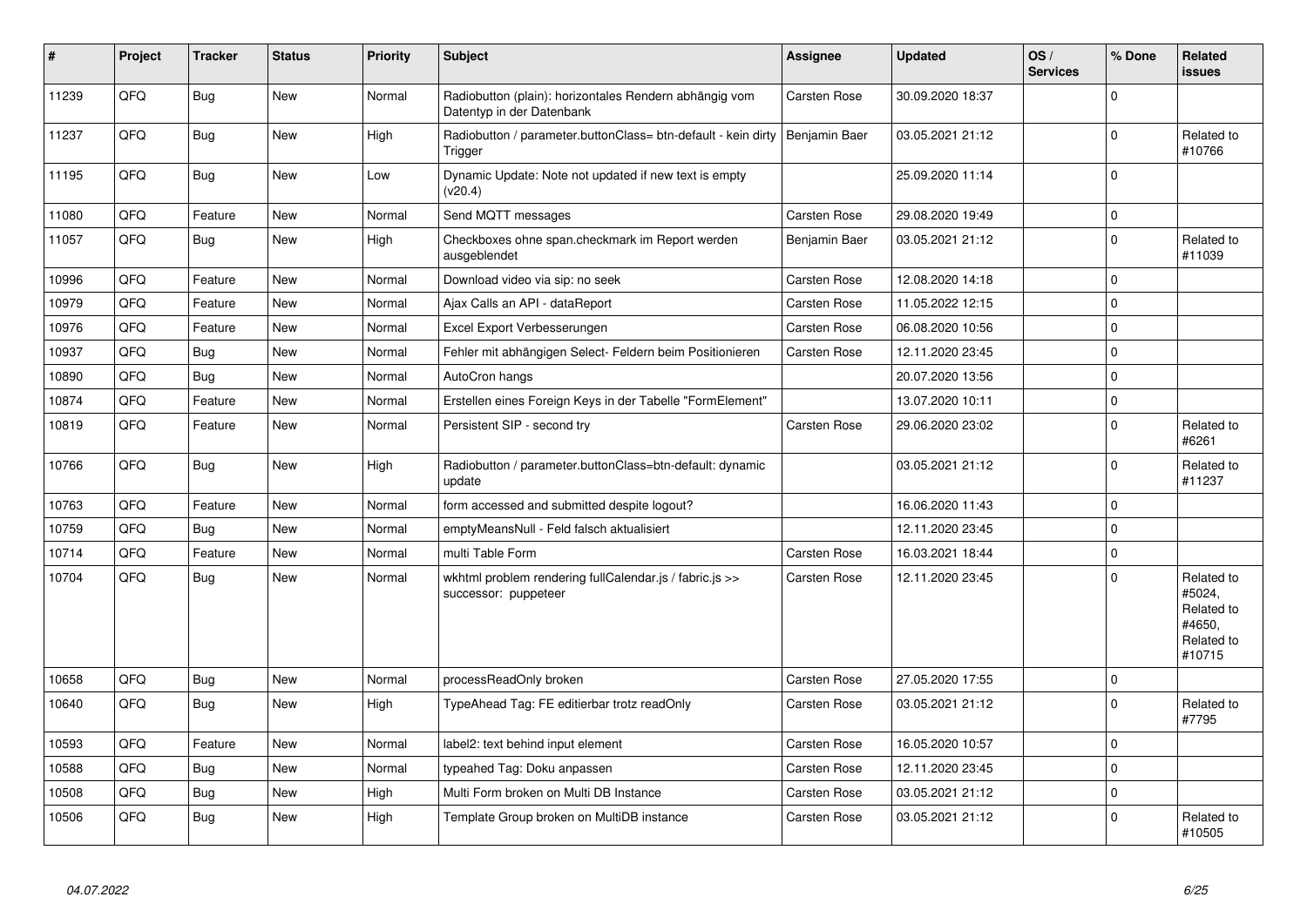| #     | Project | <b>Tracker</b> | <b>Status</b> | <b>Priority</b> | <b>Subject</b>                                                                                                                        | Assignee            | <b>Updated</b>   | OS/<br><b>Services</b> | % Done      | <b>Related</b><br><b>issues</b>              |
|-------|---------|----------------|---------------|-----------------|---------------------------------------------------------------------------------------------------------------------------------------|---------------------|------------------|------------------------|-------------|----------------------------------------------|
| 10463 | QFQ     | Feature        | <b>New</b>    | Normal          | Report _link: expliztes setzen von HTML Tags (Bedarf fuer<br>'data-selenium' & 'id')                                                  | Enis Nuredini       | 23.03.2022 09:23 |                        | $\Omega$    | Related to<br>#7648                          |
| 10384 | QFQ     | Feature        | <b>New</b>    | Normal          | Parameter Exchange QFQ Instances                                                                                                      |                     | 07.05.2020 09:38 |                        | 0           |                                              |
| 10345 | QFQ     | Feature        | <b>New</b>    | Normal          | Templates - Patterns QFQ Style                                                                                                        |                     | 03.05.2021 21:01 |                        | $\Omega$    | Related to<br>#10713                         |
| 10324 | QFQ     | Bug            | <b>New</b>    | Normal          | Excel Export mit Template funktioniert nur, wenn Template<br>vor uid kommt                                                            |                     | 30.03.2020 11:20 |                        | $\mathbf 0$ | Related to<br>#10257                         |
| 10322 | QFQ     | Bug            | <b>New</b>    | Normal          | FormElement / Radio: missing column 'enum' >> FE not<br>reported                                                                      | <b>Carsten Rose</b> | 07.05.2020 09:37 |                        | $\mathbf 0$ |                                              |
| 10119 | QFQ     | Feature        | New           | Normal          | Dropdown (selectlist) & Type Ahead: format and catagorize<br>list                                                                     | Carsten Rose        | 07.05.2020 09:36 |                        | $\mathbf 0$ |                                              |
| 10114 | QFQ     | Feature        | New           | High            | Symbol (Link): 'G:' (Glyphicon) replaced by 'i:' (icon)                                                                               |                     | 07.12.2021 17:19 |                        | $\mathbf 0$ | Related to<br>#3797,<br>Related to<br>#4194  |
| 10082 | QFQ     | <b>Bug</b>     | <b>New</b>    | Normal          | FE.type=SELECT - 'sanatize' Class                                                                                                     | Carsten Rose        | 07.05.2020 09:36 |                        | $\Omega$    | Related to<br>#10081                         |
| 10081 | QFQ     | Bug            | <b>New</b>    | High            | Stale record lock after 'forbidden' character                                                                                         | Carsten Rose        | 03.05.2021 21:12 |                        | $\Omega$    | Related to<br>#10082,<br>Related to<br>#9789 |
| 10080 | QFQ     | Feature        | New           | Normal          | Popup on 'save' / 'close': configure dialog (answer<br>yes/no/cancle/)                                                                | Carsten Rose        | 28.03.2021 20:52 |                        | $\mathbf 0$ | Is duplicate<br>of #12262                    |
| 10014 | QFQ     | Feature        | New           | Normal          | Manual.rst: describe behaviour and process order of<br>fillStoreVar, slaveId, sqlBefore,                                              | Carsten Rose        | 01.02.2020 22:31 |                        | 0           |                                              |
| 9983  | QFQ     | Feature        | New           | Normal          | Report Notation: new keyword 'range'                                                                                                  | Carsten Rose        | 01.02.2020 15:55 |                        | 0           |                                              |
| 9927  | QFQ     | Feature        | New           | Normal          | QFQ Update: a) Update nur machen wenn BE User<br>eingeloggt ist., b) Bei Fehler genaue Meldung welcher<br>Updateschritt Probleme hat. | Carsten Rose        | 22.01.2020 12:59 |                        | $\mathbf 0$ |                                              |
| 9855  | QFQ     | <b>Bug</b>     | <b>New</b>    | Normal          | <b>Required Check</b>                                                                                                                 |                     | 01.02.2020 15:56 |                        | $\mathbf 0$ |                                              |
| 9853  | QFQ     | Feature        | <b>New</b>    | Normal          | Check das SQL / QFQ / Mail Logfile geschrieben wird                                                                                   |                     | 09.01.2020 11:15 |                        | $\mathbf 0$ |                                              |
| 9811  | QFQ     | Feature        | New           | Normal          | Report: tag every n'th row                                                                                                            | <b>Carsten Rose</b> | 01.02.2020 23:22 |                        | $\Omega$    |                                              |
| 9783  | QFQ     | Bug            | New           | Normal          | Email with special characters                                                                                                         | <b>Carsten Rose</b> | 01.02.2020 23:22 |                        | 0           |                                              |
| 9781  | QFQ     | Feature        | <b>New</b>    | Normal          | Button: CSS class to make buttons smaller                                                                                             | <b>Carsten Rose</b> | 01.02.2020 23:22 |                        | $\Omega$    |                                              |
| 9777  | QFQ     | Feature        | New           | Normal          | Logging QFQ Variables                                                                                                                 | Carsten Rose        | 16.12.2019 17:17 |                        | 0           |                                              |
| 9773  | QFQ     | <b>Bug</b>     | New           | Normal          | form.parameter.formModeGlobal=requiredOff                                                                                             | <b>Carsten Rose</b> | 01.02.2020 15:56 |                        | $\mathbf 0$ |                                              |
| 9707  | QFQ     | Feature        | <b>New</b>    | Normal          | SIP security: encode pageld and check pageld on decode                                                                                | <b>Carsten Rose</b> | 01.02.2020 23:22 |                        | $\Omega$    |                                              |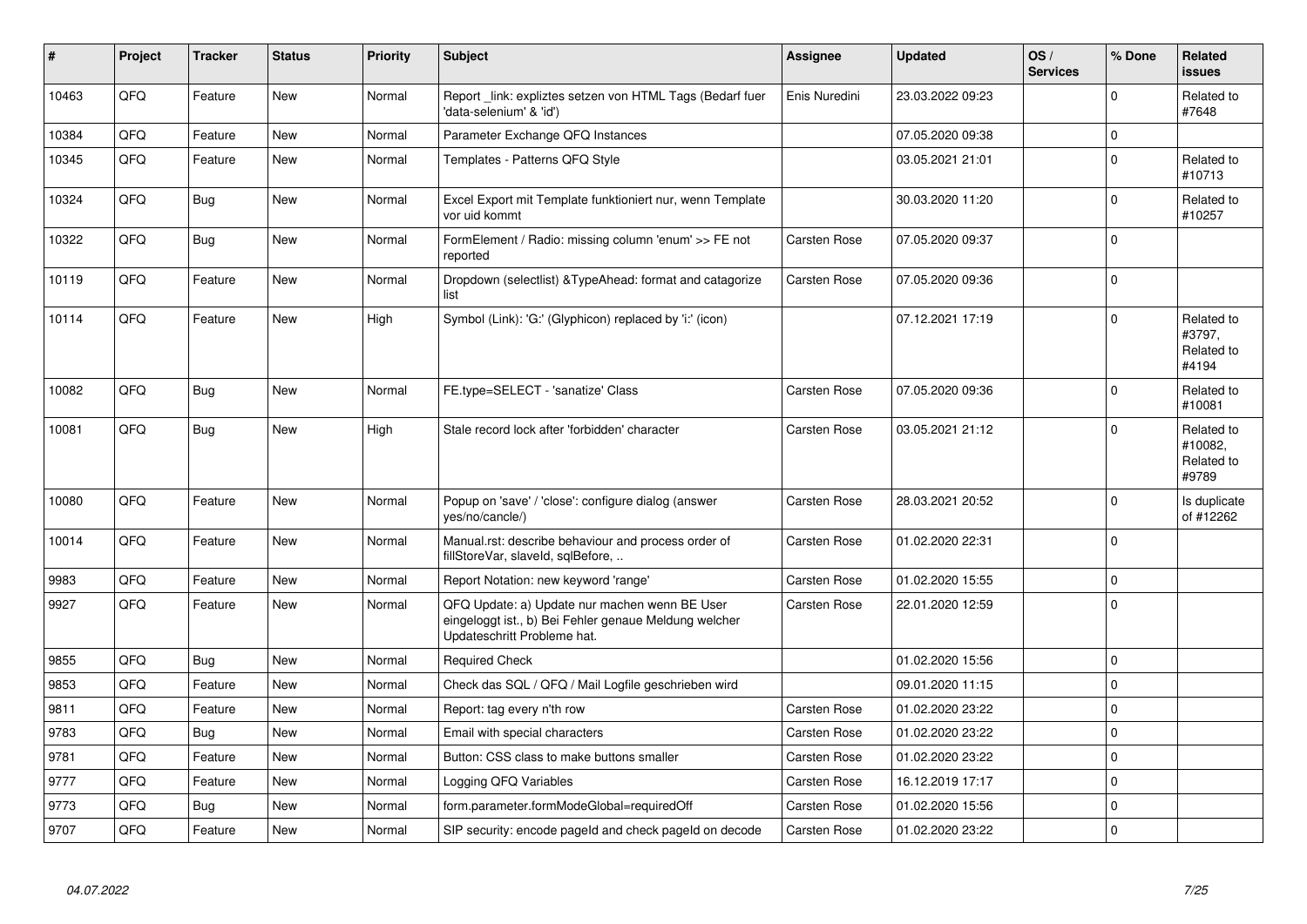| #    | Project | <b>Tracker</b> | <b>Status</b> | <b>Priority</b> | <b>Subject</b>                                                                  | Assignee            | <b>Updated</b>   | OS/<br><b>Services</b> | % Done      | <b>Related</b><br>issues                                             |
|------|---------|----------------|---------------|-----------------|---------------------------------------------------------------------------------|---------------------|------------------|------------------------|-------------|----------------------------------------------------------------------|
| 9706 | QFQ     | Feature        | New           | Normal          | Multi File Upload (hidden template group)                                       | <b>Carsten Rose</b> | 01.02.2020 23:22 |                        | 0           | Related to<br>#7521.<br>Related to<br>#5562,<br>Related to<br>#13330 |
| 9602 | QFQ     | Feature        | New           | Normal          | Form definition as JSON                                                         | Carsten Rose        | 01.02.2020 23:21 |                        | $\mathbf 0$ | Related to<br>#9600                                                  |
| 9537 | QFQ     | Feature        | <b>New</b>    | Normal          | FormEditor: Edit fieldset in FrontEnd                                           | Carsten Rose        | 01.02.2020 23:22 |                        | 0           |                                                                      |
| 9533 | QFQ     | <b>Bug</b>     | New           | Normal          | FE.type=upload: Check in 'beforeSave' if upload is given                        | <b>Carsten Rose</b> | 01.02.2020 23:22 |                        | $\mathbf 0$ | Related to<br>#11523                                                 |
| 9531 | QFQ     | <b>Bug</b>     | <b>New</b>    | High            | FE File: Dynamic Update / modeSql / required detected<br>even it not set        | Carsten Rose        | 11.06.2021 20:32 |                        | $\mathbf 0$ | Related to<br>#12398                                                 |
| 9352 | QFQ     | Feature        | <b>New</b>    | Normal          | FE 'Native' fire slaveld, sqlAfter, sqlIns                                      | <b>Carsten Rose</b> | 01.02.2020 23:22 |                        | 0           |                                                                      |
| 9348 | QFQ     | Feature        | New           | Normal          | defaultThumbnailSize: pre render thumbnails                                     | <b>Carsten Rose</b> | 12.06.2021 09:05 |                        | 0           |                                                                      |
| 9347 | QFQ     | Bug            | New           | High            | FE.type=upload with dynamic show/hidden: required not<br>detected               | Carsten Rose        | 12.06.2021 10:40 |                        | $\mathbf 0$ | Related to<br>#5305,<br>Related to<br>#12398                         |
| 9317 | QFQ     | <b>Bug</b>     | <b>New</b>    | Normal          | FE.type=note: with dynamic show/hidden an empty label<br>causes trouble         | <b>Carsten Rose</b> | 01.02.2020 23:22 |                        | $\Omega$    |                                                                      |
| 9221 | QFQ     | Feature        | New           | Normal          | typeAhead: Zeichenlimite ausschalten                                            | <b>Carsten Rose</b> | 29.06.2022 22:36 |                        | 0           |                                                                      |
| 9208 | QFQ     | Feature        | <b>New</b>    | Normal          | Manage 'recent' records                                                         | <b>Carsten Rose</b> | 01.02.2020 23:22 |                        | 0           |                                                                      |
| 9177 | QFQ     | <b>Bug</b>     | <b>New</b>    | Normal          | Bug? QFQ tries to save an action FE, which has real<br>existing column name     | <b>Carsten Rose</b> | 01.02.2020 23:22 |                        | $\mathbf 0$ |                                                                      |
| 9136 | QFQ     | Feature        | New           | Normal          | Create ZIP files with dynamic PDFs                                              | <b>Carsten Rose</b> | 01.02.2020 23:22 |                        | 0           |                                                                      |
| 9129 | QFQ     | Feature        | New           | Normal          | sqlValidate: Message as notification, not as error                              | Carsten Rose        | 01.02.2020 23:22 |                        | 0           | Related to<br>#9128                                                  |
| 9128 | QFQ     | Feature        | New           | Normal          | Error Message: not replaced variables- a) replace back to<br>'{{', b) underline | <b>Carsten Rose</b> | 01.02.2020 23:22 |                        | $\mathbf 0$ | Related to<br>#9129                                                  |
| 9127 | QFQ     | <b>Bug</b>     | <b>New</b>    | Normal          | Error Message: change 'roll over' color - text not readable                     | <b>Carsten Rose</b> | 01.02.2020 23:22 |                        | 0           |                                                                      |
| 9077 | QFQ     | <b>Bug</b>     | <b>New</b>    | Normal          | typeAheadSql: report broken SQL                                                 | <b>Carsten Rose</b> | 29.06.2022 22:35 |                        | 0           | Related to<br>#4018                                                  |
| 9013 | QFO     | <b>Bug</b>     | New           | Normal          | Error in Twig template not handled                                              | Carsten Rose        | 20.10.2021 13:43 |                        | 0           |                                                                      |
| 8975 | QFQ     | Feature        | New           | Normal          | Report Notation: 2.0                                                            | Carsten Rose        | 01.02.2020 23:22 |                        | 0           | Related to<br>#8963                                                  |
| 8962 | QFQ     | Feature        | New           | High            | allow for form fields with identical names                                      | Carsten Rose        | 03.05.2021 21:14 |                        | 0           |                                                                      |
| 8891 | QFQ     | Bug            | New           | High            | formSubmitLog: do not log passwords                                             | Enis Nuredini       | 25.03.2022 09:06 |                        | 0           |                                                                      |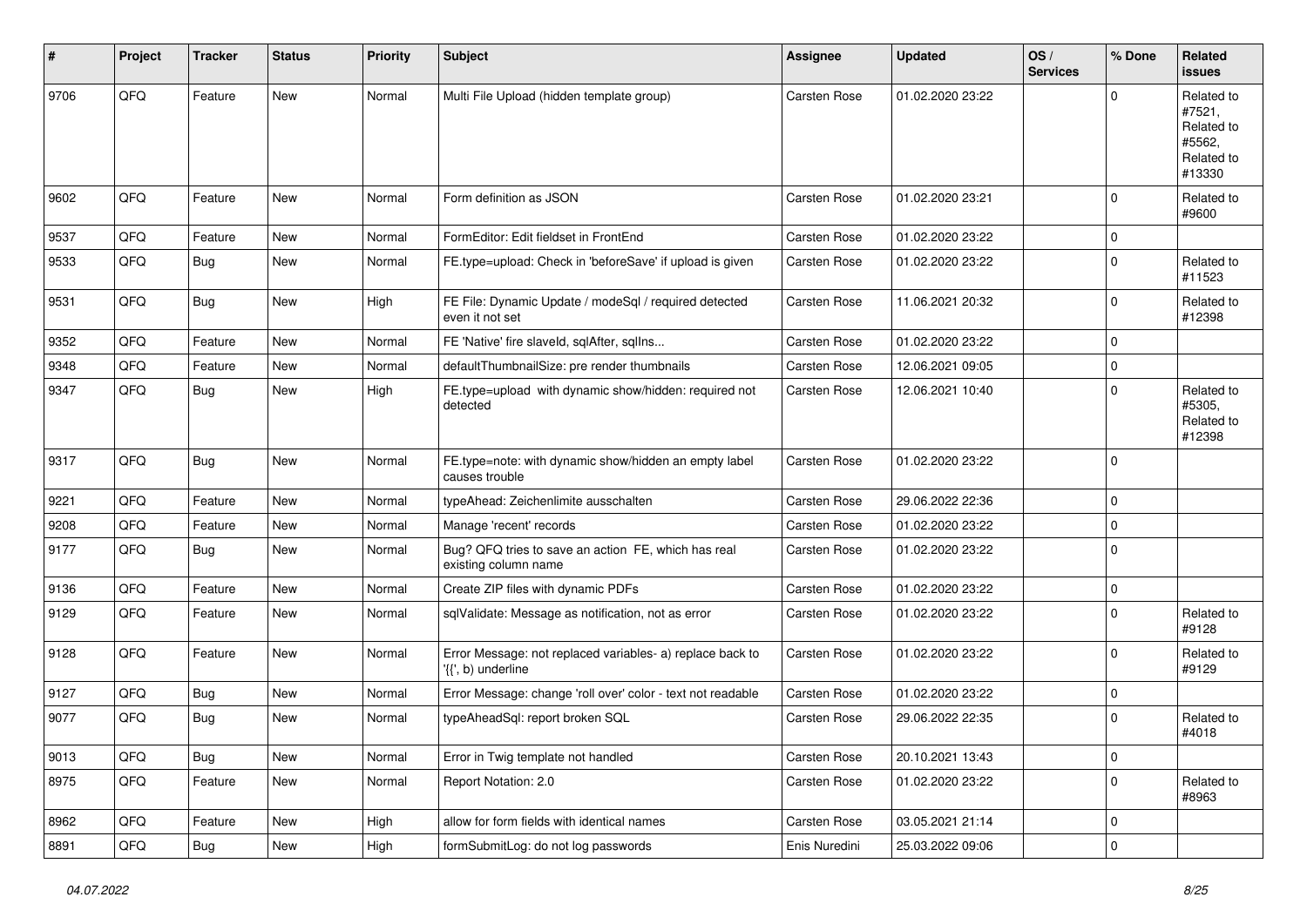| #    | Project | <b>Tracker</b> | <b>Status</b> | <b>Priority</b> | <b>Subject</b>                                                                                         | Assignee            | <b>Updated</b>   | OS/<br><b>Services</b> | % Done       | Related<br>issues      |
|------|---------|----------------|---------------|-----------------|--------------------------------------------------------------------------------------------------------|---------------------|------------------|------------------------|--------------|------------------------|
| 8806 | QFQ     | Feature        | <b>New</b>    | Normal          | SQL Function nl2br                                                                                     | Carsten Rose        | 01.02.2020 23:22 |                        | $\mathbf 0$  |                        |
| 8719 | QFQ     | Feature        | New           | Normal          | extraButtonLock: add support for 0/1                                                                   | Carsten Rose        | 01.02.2020 23:22 |                        | $\mathbf 0$  |                        |
| 8702 | QFQ     | Feature        | New           | Normal          | Load Record which is locked: missing user info                                                         | <b>Carsten Rose</b> | 11.12.2019 16:16 |                        | $\pmb{0}$    | Related to<br>#9789    |
| 8668 | QFG     | Bug            | <b>New</b>    | High            | Pill disabled: dyamic mode 'hidden' not respected - FE is still<br>required                            | <b>Carsten Rose</b> | 03.05.2021 21:14 |                        | $\mathbf{0}$ |                        |
| 8431 | QFQ     | Bug            | <b>New</b>    | High            | autocron.php with wrong path                                                                           | Carsten Rose        | 03.05.2021 21:14 |                        | $\pmb{0}$    |                        |
| 8336 | QFQ     | Feature        | New           | Normal          | Form > modified > Close New: a) Optional disable popup, b)<br>custom text, c) mode on save: closelstay | Carsten Rose        | 01.02.2020 23:22 |                        | $\pmb{0}$    | Related to<br>#8335    |
| 8217 | QFQ     | Feature        | <b>New</b>    | Normal          | if-elseif-else construct                                                                               | <b>Carsten Rose</b> | 16.03.2021 18:41 |                        | $\pmb{0}$    | Related to<br>#10716   |
| 8187 | QFQ     | Feature        | New           | Normal          | Subrecord: enable/hide new button - make new/edit/delete<br>customizeable.                             | Carsten Rose        | 06.03.2021 18:44 |                        | $\mathbf 0$  | Related to<br>#11326   |
| 8089 | QFQ     | Feature        | <b>New</b>    | Normal          | Copy/Paste for FormElements                                                                            | Carsten Rose        | 01.02.2020 23:22 |                        | $\mathbf 0$  |                        |
| 8083 | QFQ     | <b>Bug</b>     | <b>New</b>    | High            | FormEditor: primary table list does not respect<br>'indexDb={{indexData:Y}}'                           | Carsten Rose        | 03.05.2021 21:14 |                        | $\mathbf 0$  | Has duplicate<br>#6678 |
| 8049 | QFQ     | <b>Bug</b>     | <b>New</b>    | Normal          | FE.type=note, column 'value': text moves some pixel to top<br>after save                               | Carsten Rose        | 01.02.2020 23:22 |                        | $\Omega$     |                        |
| 7924 | QFQ     | Feature        | New           | Normal          | Radio/Checkbox with Tooltip                                                                            | Carsten Rose        | 01.02.2020 23:22 |                        | $\mathbf 0$  |                        |
| 7920 | QFQ     | Feature        | New           | Normal          | FE: Syntax Highlight, Zeinlenumbruch                                                                   | <b>Carsten Rose</b> | 01.02.2020 10:03 |                        | $\mathbf 0$  |                        |
| 7899 | QFQ     | <b>Bug</b>     | <b>New</b>    | High            | Fe.type=password / retype / required: always complain<br>about missing value                           | Carsten Rose        | 03.05.2021 21:14 |                        | $\mathbf 0$  |                        |
| 7890 | QFQ     | Bug            | New           | Normal          | FormElement 'required': extraButtonInfo not aligned                                                    | Carsten Rose        | 11.06.2021 21:17 |                        | $\Omega$     | Related to<br>#11517   |
| 7850 | QFQ     | Feature        | New           | High            | Upload records: non 'pathFileName' column                                                              | Carsten Rose        | 03.05.2021 21:14 |                        | $\pmb{0}$    |                        |
| 7812 | QFQ     | Feature        | New           | Normal          | FE 'Subrecord' - new option 'subrecordShowFilter',<br>'subrecordPaging'                                | Carsten Rose        | 01.02.2020 23:22 |                        | $\Omega$     |                        |
| 7795 | QFQ     | Bug            | <b>New</b>    | Normal          | Readonly Form: Typeahead-Felder                                                                        | Carsten Rose        | 01.02.2020 23:22 |                        | $\mathbf 0$  | Related to<br>#10640   |
| 7685 | QFQ     | Bug            | <b>New</b>    | Normal          | Open FormElement from QFQ error message and save<br>modified record: error about missing {{formId:F}}  | Carsten Rose        | 01.02.2020 23:22 |                        | $\mathbf 0$  |                        |
| 7683 | QFQ     | Feature        | <b>New</b>    | Normal          | Special column names in '{{ SELECT  AS _link }}' should<br>be detected                                 | Carsten Rose        | 01.02.2020 23:21 |                        | $\Omega$     |                        |
| 7681 | QFQ     | Feature        | <b>New</b>    | Normal          | Optional switch off 'check for modified record'                                                        | Carsten Rose        | 01.02.2020 23:21 |                        | $\mathbf 0$  |                        |
| 7660 | QFQ     | Feature        | <b>New</b>    | Normal          | IMAP: import mails to DB, move / delete mails                                                          | <b>Carsten Rose</b> | 01.02.2020 09:52 |                        | $\mathbf 0$  |                        |
| 7650 | QFQ     | <b>Bug</b>     | <b>New</b>    | High            | Optional do not show 'required' sign on FormElement                                                    | <b>Carsten Rose</b> | 03.05.2021 21:14 |                        | $\pmb{0}$    |                        |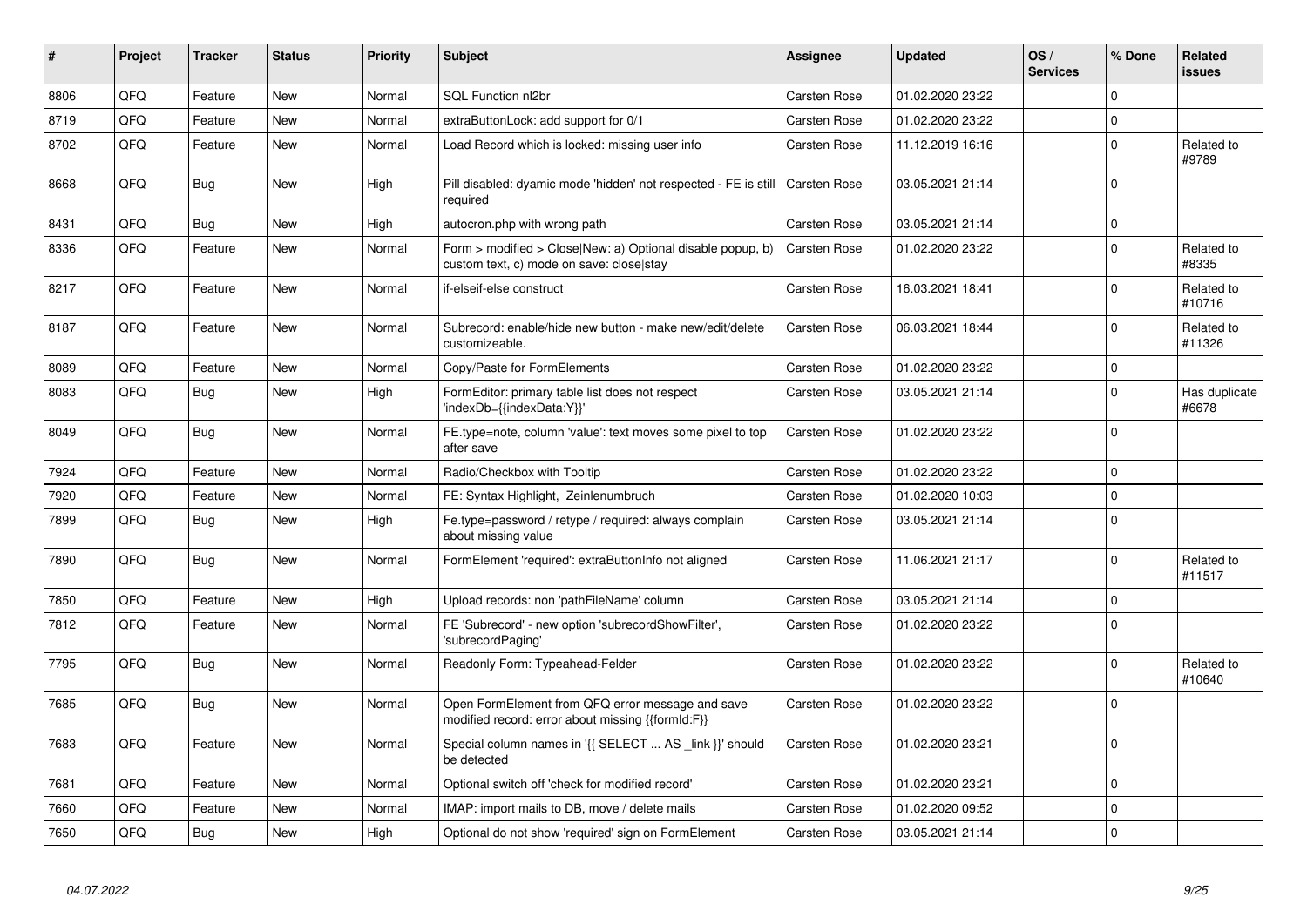| $\sharp$ | Project | <b>Tracker</b> | <b>Status</b> | <b>Priority</b> | <b>Subject</b>                                                                                                             | <b>Assignee</b> | <b>Updated</b>   | OS/<br><b>Services</b> | % Done      | Related<br>issues      |
|----------|---------|----------------|---------------|-----------------|----------------------------------------------------------------------------------------------------------------------------|-----------------|------------------|------------------------|-------------|------------------------|
| 7574     | QFQ     | <b>Bug</b>     | New           | Normal          | Substitute error: form element not reported / dont parse<br>Form.note                                                      | Carsten Rose    | 01.02.2020 23:21 |                        | $\Omega$    |                        |
| 7547     | QFQ     | <b>Bug</b>     | New           | Normal          | Error Message in afterSave: wrong parameter column<br>reported                                                             | Carsten Rose    | 01.02.2020 23:22 |                        | $\mathbf 0$ |                        |
| 7524     | QFQ     | <b>Bug</b>     | New           | Normal          | QFQ throws a 'General Error' if 'fileadmin/protected/log/' is<br>not writeable                                             | Carsten Rose    | 01.02.2020 23:22 |                        | $\Omega$    |                        |
| 7521     | QFQ     | Feature        | New           | Normal          | TemplateGroup: fe.type=upload                                                                                              | Carsten Rose    | 01.02.2020 23:21 |                        | $\Omega$    | Related to<br>#9706    |
| 7520     | QFQ     | Feature        | New           | Normal          | QR Code:  AS _qr ( AS _link)                                                                                               | Carsten Rose    | 01.02.2020 23:22 |                        | $\Omega$    |                        |
| 7519     | QFQ     | Feature        | New           | Normal          | Select: Multi                                                                                                              | Carsten Rose    | 01.02.2020 23:22 |                        | $\Omega$    |                        |
| 7513     | QFQ     | <b>Bug</b>     | <b>New</b>    | Normal          | Radios not correct aligned                                                                                                 | Carsten Rose    | 01.02.2020 23:22 |                        | $\Omega$    |                        |
| 7512     | QFQ     | <b>Bug</b>     | New           | Normal          | FE: inputType=number >> 'pattern' is not respected                                                                         | Carsten Rose    | 01.02.2020 23:22 |                        | $\Omega$    |                        |
| 7481     | QFQ     | Feature        | New           | Normal          | Detect 'BaseUrl' automatically                                                                                             | Carsten Rose    | 01.02.2020 23:21 |                        | $\Omega$    |                        |
| 7480     | QFQ     | Feature        | <b>New</b>    | Normal          | Record History (Undo / Redo)                                                                                               | Carsten Rose    | 11.12.2019 16:16 |                        | $\Omega$    | Related to<br>#2361    |
| 7342     | QFQ     | Feature        | <b>New</b>    | Normal          | add content = hide_this                                                                                                    | Carsten Rose    | 01.02.2020 23:21 |                        | $\Omega$    |                        |
| 7280     | QFQ     | Feature        | <b>New</b>    | Normal          | recently used table                                                                                                        | Carsten Rose    | 01.02.2020 23:21 |                        | $\Omega$    |                        |
| 7261     | QFQ     | <b>Bug</b>     | New           | Normal          | Report pathFilename for user without path, only the filename                                                               | Carsten Rose    | 01.02.2020 23:21 |                        | $\mathbf 0$ |                        |
| 7239     | QFQ     | Feature        | New           | Normal          | TinyMCE: html tag whitelist                                                                                                | Carsten Rose    | 01.02.2020 23:21 |                        | $\Omega$    | Related to<br>#14320   |
| 7219     | QFG     | Bug            | New           | Normal          | typeSheadSql / typeAheadSqlPrefetch: change to curly<br>braces                                                             | Carsten Rose    | 01.02.2020 23:21 |                        | $\Omega$    |                        |
| 7175     | QFQ     | Feature        | New           | Normal          | Upload: md5 hash as filename                                                                                               | Carsten Rose    | 01.02.2020 23:21 |                        | $\mathbf 0$ |                        |
| 7119     | QFQ     | Feature        | <b>New</b>    | Normal          | Upload: scaleDownWidth, scaleDownHeight                                                                                    | Carsten Rose    | 01.02.2020 23:21 |                        | $\Omega$    |                        |
| 7109     | QFQ     | Feature        | New           | Normal          | Dynamic Updates: row/element hide                                                                                          | Carsten Rose    | 01.02.2020 23:22 |                        | $\Omega$    | Has duplicate<br>#4081 |
| 7102     | QFQ     | Feature        | <b>New</b>    | Normal          | Comment sign in report: '#' and '--'                                                                                       | Carsten Rose    | 01.02.2020 23:21 |                        | $\Omega$    |                        |
| 7099     | QFQ     | Feature        | <b>New</b>    | Normal          | Redesign FormEditor                                                                                                        | Carsten Rose    | 01.02.2020 23:21 |                        | $\Omega$    |                        |
| 7014     | QFQ     | <b>Bug</b>     | New           | Normal          | Sending invalid emails succeeds when<br>debug.redirectAllMailTo is set                                                     | Carsten Rose    | 01.02.2020 23:21 |                        | $\Omega$    |                        |
| 7002     | QFQ     | Bug            | New           | Normal          | Dynamic Update: row does not disappear / appear                                                                            | Carsten Rose    | 01.02.2020 23:22 |                        | 0           |                        |
| 6912     | QFQ     | <b>Bug</b>     | New           | Normal          | error Message Var 'deadline' already set in SIP - in Form<br>with FE.value={{deadline:R:::{{deadlinePeriod:Y}}}}           | Carsten Rose    | 01.02.2020 23:21 |                        | $\Omega$    |                        |
| 6855     | QFQ     | Feature        | New           | Normal          | With {{feUser:U}}!={{feUser:T}}: Save / Delete: only possible<br>with {{feUserSave:U}}='yes' and '{{feUserDelete:U}}='yes' | Carsten Rose    | 01.02.2020 23:21 |                        | 0           |                        |
| 6765     | QFQ     | Feature        | New           | Normal          | Moeglichkeit via QFQ eigene Logs zu schreiben                                                                              | Carsten Rose    | 01.02.2020 23:21 |                        | $\pmb{0}$   |                        |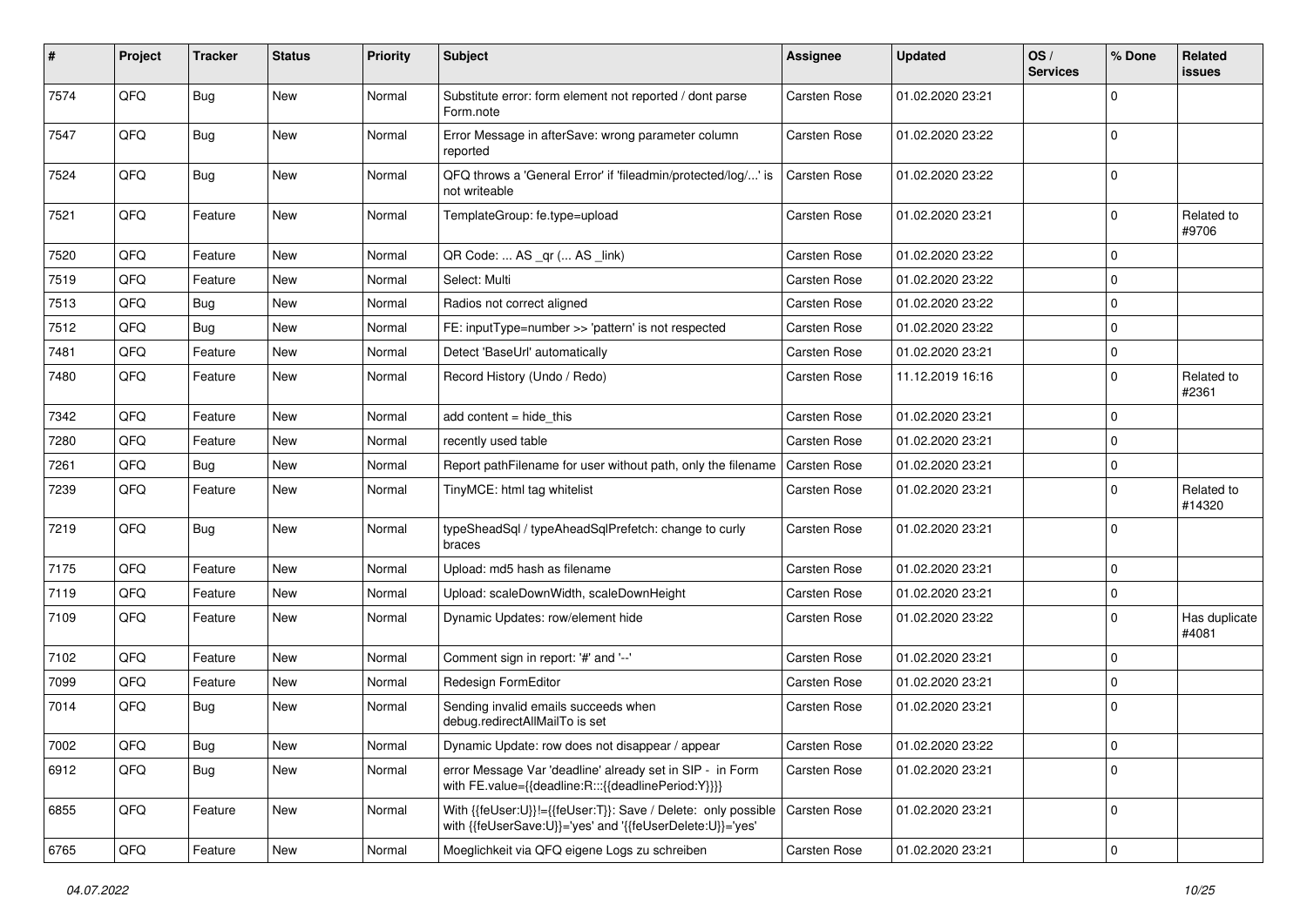| ∦    | Project | <b>Tracker</b> | <b>Status</b> | <b>Priority</b> | Subject                                                                                               | Assignee            | <b>Updated</b>   | OS/<br><b>Services</b> | % Done      | <b>Related</b><br>issues                    |
|------|---------|----------------|---------------|-----------------|-------------------------------------------------------------------------------------------------------|---------------------|------------------|------------------------|-------------|---------------------------------------------|
| 6723 | QFQ     | Feature        | New           | Normal          | Report QFQ Installation and Version                                                                   | Carsten Rose        | 12.06.2021 09:07 |                        | 0           |                                             |
| 6677 | QFQ     | <b>Bug</b>     | <b>New</b>    | Normal          | Error message FE Action Element: no/wrong FE reference<br>who cause the problem.                      | <b>Carsten Rose</b> | 01.02.2020 23:21 |                        | $\mathbf 0$ |                                             |
| 6602 | QFQ     | Feature        | <b>New</b>    | Normal          | Formlet: in Report auf Mausklick ein mini-form oeffnen                                                | <b>Carsten Rose</b> | 11.12.2019 16:16 |                        | 0           |                                             |
| 6594 | QFQ     | Feature        | New           | Normal          | Excel: on download, check if there is a valid sip                                                     | Carsten Rose        | 01.02.2020 23:21 |                        | 0           |                                             |
| 6483 | QFQ     | <b>Bug</b>     | <b>New</b>    | Normal          | R Store funktioniert nicht bei 'Report Notation' im FE                                                | <b>Carsten Rose</b> | 01.02.2020 23:21 |                        | 0           |                                             |
| 6462 | QFQ     | Bug            | <b>New</b>    | Normal          | File Upload: Nutzlose Fehlermeldung wenn Datei zu gross                                               | <b>Carsten Rose</b> | 01.02.2020 23:21 |                        | $\mathbf 0$ | Related to<br>#6139                         |
| 6437 | QFQ     | Feature        | <b>New</b>    | Normal          | Neuer Mode Button bei FormElementen                                                                   | Carsten Rose        | 01.02.2020 23:21 |                        | 0           | Related to<br>#9668,<br>Blocked by<br>#9678 |
| 6292 | QFQ     | Feature        | <b>New</b>    | Normal          | Download: File speichern mit Hash aber original Filename in<br>der Datenbank vermerken fuer Downloads | Carsten Rose        | 01.02.2020 23:21 |                        | $\Omega$    |                                             |
| 6289 | QFQ     | Feature        | <b>New</b>    | Normal          | Form: Log                                                                                             | <b>Carsten Rose</b> | 01.02.2020 23:21 |                        | $\mathbf 0$ |                                             |
| 6261 | QFQ     | Feature        | New           | Normal          | Persistent SIP                                                                                        | Carsten Rose        | 12.06.2021 09:07 |                        | 0           | Related to<br>#10819                        |
| 5782 | QFQ     | Feature        | New           | Normal          | NextCloud API                                                                                         | <b>Carsten Rose</b> | 01.02.2020 10:02 |                        | $\mathbf 0$ |                                             |
| 5715 | QFQ     | Feature        | <b>New</b>    | High            | PDF Caching                                                                                           | <b>Carsten Rose</b> | 03.05.2021 21:14 |                        | 0           | Related to<br>#5851.<br>Related to<br>#6357 |
| 5576 | QFQ     | <b>Bug</b>     | <b>New</b>    | Normal          | Using MySQL 'DROP' requires privilege - wich is not really<br>necessary.                              | <b>Carsten Rose</b> | 01.02.2020 23:21 |                        | $\mathbf 0$ |                                             |
| 5559 | QFQ     | <b>Bug</b>     | <b>New</b>    | Normal          | FE.type = Upload: 'accept' might contain variables                                                    | <b>Carsten Rose</b> | 11.05.2020 21:23 |                        | 0           |                                             |
| 5459 | QFQ     | Bug            | New           | High            | Multi DB: spread system tables between 'QFQ' and<br>'Data'-DB                                         | Carsten Rose        | 03.05.2021 21:14 |                        | 0           | Related to<br>#4720                         |
| 5345 | QFQ     | Feature        | <b>New</b>    | Normal          | Report: UPDATE / INSERT / DELETE statements should<br>trigger subqueries, depending on the result.    | <b>Carsten Rose</b> | 27.05.2020 16:11 |                        | 0           |                                             |
| 5305 | QFQ     | Bug            | <b>New</b>    | Normal          | Upload FormElement: nicht disabled by readonly Form                                                   | <b>Carsten Rose</b> | 16.06.2021 13:43 |                        | 0           | Related to<br>#9347,<br>Related to<br>#9834 |
| 5221 | QFQ     | <b>Bug</b>     | New           | High            | Download Dialog: Bleibt stehen in FF wenn Datei<br>automatisch gespeichert wird.                      | Carsten Rose        | 03.05.2021 21:14 |                        | 0           |                                             |
| 5131 | QFQ     | Feature        | New           | Normal          | Activate Spin Gear ('wait/busy' indicator) via LINK attribute                                         | Carsten Rose        | 01.02.2020 23:21 |                        | 0           |                                             |
| 4756 | QFQ     | Bug            | New           | Normal          | Form dirty even nothing changes                                                                       | Carsten Rose        | 11.12.2019 16:16 |                        | 0           |                                             |
| 4413 | QFQ     | Feature        | New           | Normal          | fieldset: show/hidden, modeSql, dynamicUpdate                                                         | Carsten Rose        | 09.02.2022 15:19 |                        | 0           |                                             |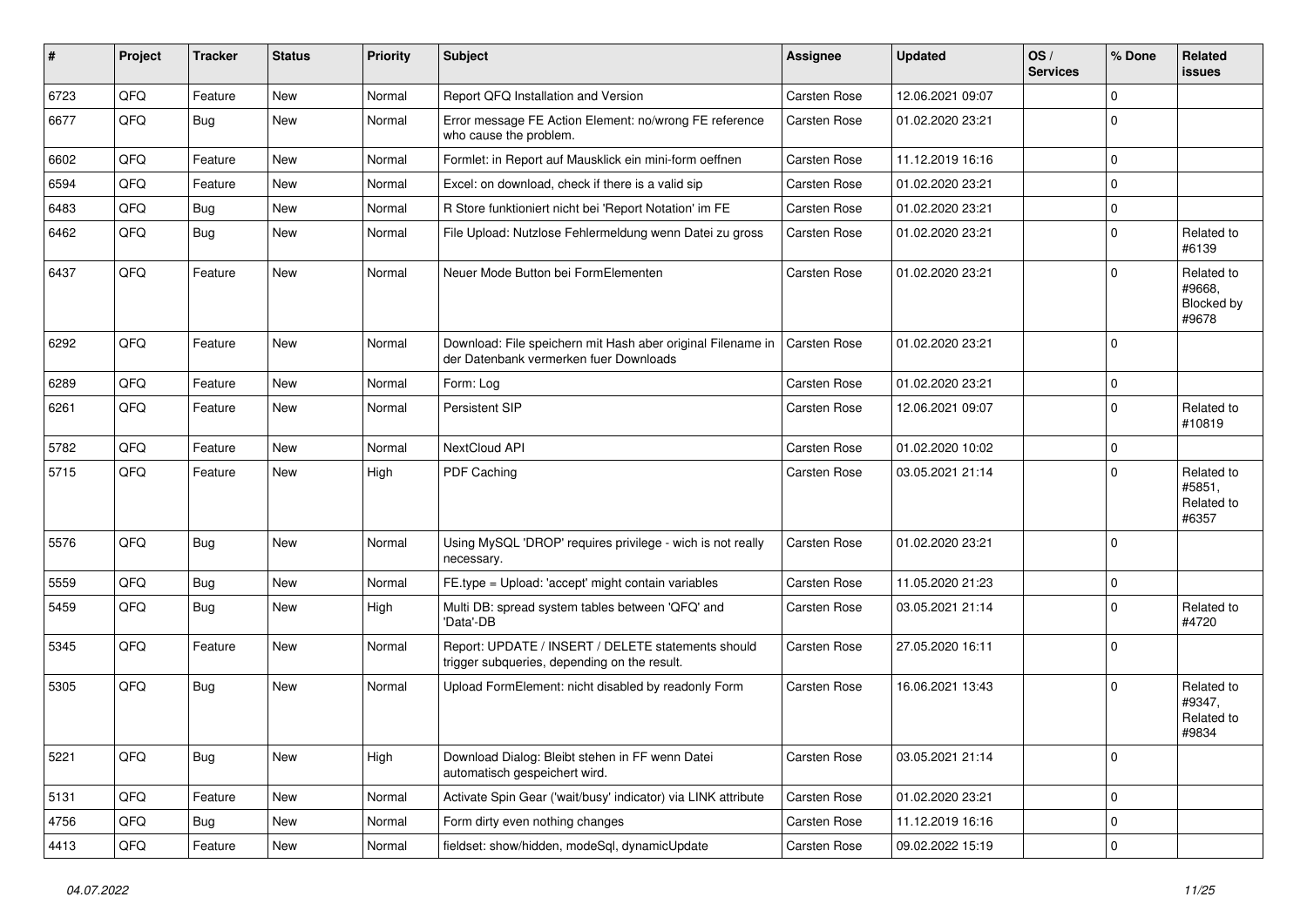| #     | Project | <b>Tracker</b> | <b>Status</b> | <b>Priority</b> | <b>Subject</b>                                                                                         | <b>Assignee</b>     | <b>Updated</b>   | OS/<br><b>Services</b> | % Done      | <b>Related</b><br>issues                      |
|-------|---------|----------------|---------------|-----------------|--------------------------------------------------------------------------------------------------------|---------------------|------------------|------------------------|-------------|-----------------------------------------------|
| 4250  | QFQ     | Feature        | New           | Normal          | AutoCron in QFQ via PHP                                                                                | Carsten Rose        | 01.02.2020 23:21 |                        | 0           | Related to<br>#3292.<br>Related to<br>#3291   |
| 4082  | QFQ     | Feature        | New           | Normal          | Dynamic Update: modeSql - useful default                                                               | <b>Carsten Rose</b> | 01.02.2020 23:22 |                        | 0           |                                               |
| 4050  | QFQ     | Feature        | New           | Normal          | sql.log: 1) FormElement ID which causes a specific action,<br>2) Result in the same row.               | <b>Carsten Rose</b> | 15.04.2020 11:35 |                        | $\Omega$    | Related to<br>#5458                           |
| 4023  | QFQ     | Feature        | <b>New</b>    | Normal          | prepared statements - FE action: salveld, sqllnsert,<br>sqlUpdate, sqlDelete, sqlBefore, sqlAfter      | Carsten Rose        | 11.12.2019 16:15 |                        | 0           |                                               |
| 4018  | QFQ     | Feature        | New           | Normal          | typeahead: long query parameter / answer triggers 'Attack<br>detected' and purges current SIP storage. | Carsten Rose        | 29.06.2022 22:46 |                        | $\mathbf 0$ | Related to<br>#9077                           |
| 3864  | QFQ     | Feature        | <b>New</b>    | Normal          | Encrypt / decrypt field                                                                                | Enis Nuredini       | 30.06.2022 16:29 |                        | 0           |                                               |
| 3727  | QFQ     | Feature        | <b>New</b>    | High            | Security: Session Hijacking erschweren                                                                 | Carsten Rose        | 03.05.2021 21:14 |                        | 0           |                                               |
| 3547  | QFQ     | Bug            | <b>New</b>    | Normal          | FE of type 'note' causes writing of empty fields.                                                      | Carsten Rose        | 01.02.2020 23:21 |                        | $\mathbf 0$ |                                               |
| 3504  | QFQ     | Feature        | New           | Normal          | Logging: welche Action FEs werden wann wie ausgefuehrt                                                 | Carsten Rose        | 01.02.2020 23:21 |                        | 0           | Related to<br>#5458.<br>Related to<br>#4092   |
| 3432  | QFQ     | Feature        | <b>New</b>    | Normal          | subrecord: dynamicUpdate                                                                               | Carsten Rose        | 11.06.2020 21:10 |                        | 0           | Related to<br>#5691                           |
| 2361  | QFQ     | Feature        | New           | Normal          | Logging wer/wann/wo welches Formular aufgerufen hat                                                    | <b>Carsten Rose</b> | 11.12.2019 16:15 |                        | $\Omega$    | Related to<br>#4432,<br>Related to<br>#7480   |
| 2665  | QFQ     | Bug            | Priorize      | Normal          | Dynamic Update funktioniert nicht, wenn beim<br>entsprechenden FormElement eine size angegeben ist.    | Benjamin Baer       | 03.01.2022 08:12 |                        | 30          |                                               |
| 14371 | QFQ     | Feature        | Priorize      | Normal          | LDAP via REPORT                                                                                        | Carsten Rose        | 19.06.2022 16:37 |                        | 0           |                                               |
| 14290 | QFQ     | Feature        | Priorize      | Normal          | FormEditor: Show Table Definition                                                                      | Carsten Rose        | 19.06.2022 16:37 |                        | $\Omega$    |                                               |
| 14283 | QFQ     | <b>Bug</b>     | Priorize      | Normal          | HEIC / HEIF convert doesn't trigger                                                                    | <b>Carsten Rose</b> | 19.06.2022 16:37 |                        | 0           |                                               |
| 13943 | QFQ     | Bug            | Priorize      | Normal          | unable to find formgroup                                                                               | Enis Nuredini       | 28.05.2022 11:03 |                        | 0           |                                               |
| 13900 | QFQ     | Feature        | Priorize      | Normal          | Selenium: Check das Cookie/PDF funktioniert                                                            | Enis Nuredini       | 25.03.2022 12:45 |                        | 0           |                                               |
| 12504 | QFQ     | Feature        | Priorize      | Normal          | sql.log: report fe.id                                                                                  | <b>Carsten Rose</b> | 05.05.2021 22:09 |                        | 0           |                                               |
| 12503 | QFO     | Feature        | Priorize      | Normal          | Detect dangerous UPDATE statement with missing WHERE                                                   | Carsten Rose        | 05.05.2021 22:09 |                        | 0           |                                               |
| 12452 | QFQ     | Feature        | Priorize      | Normal          | BaseURL: alsways with '/' at the end                                                                   | Carsten Rose        | 19.06.2022 13:45 |                        | 0           | Related to<br>#10782                          |
| 12325 | QFQ     | <b>Bug</b>     | Priorize      | Normal          | MultiDB form.dblndex not working for report syntax                                                     | Carsten Rose        | 07.09.2021 13:37 |                        | 0           | Related to<br>#12145,<br>Related to<br>#12314 |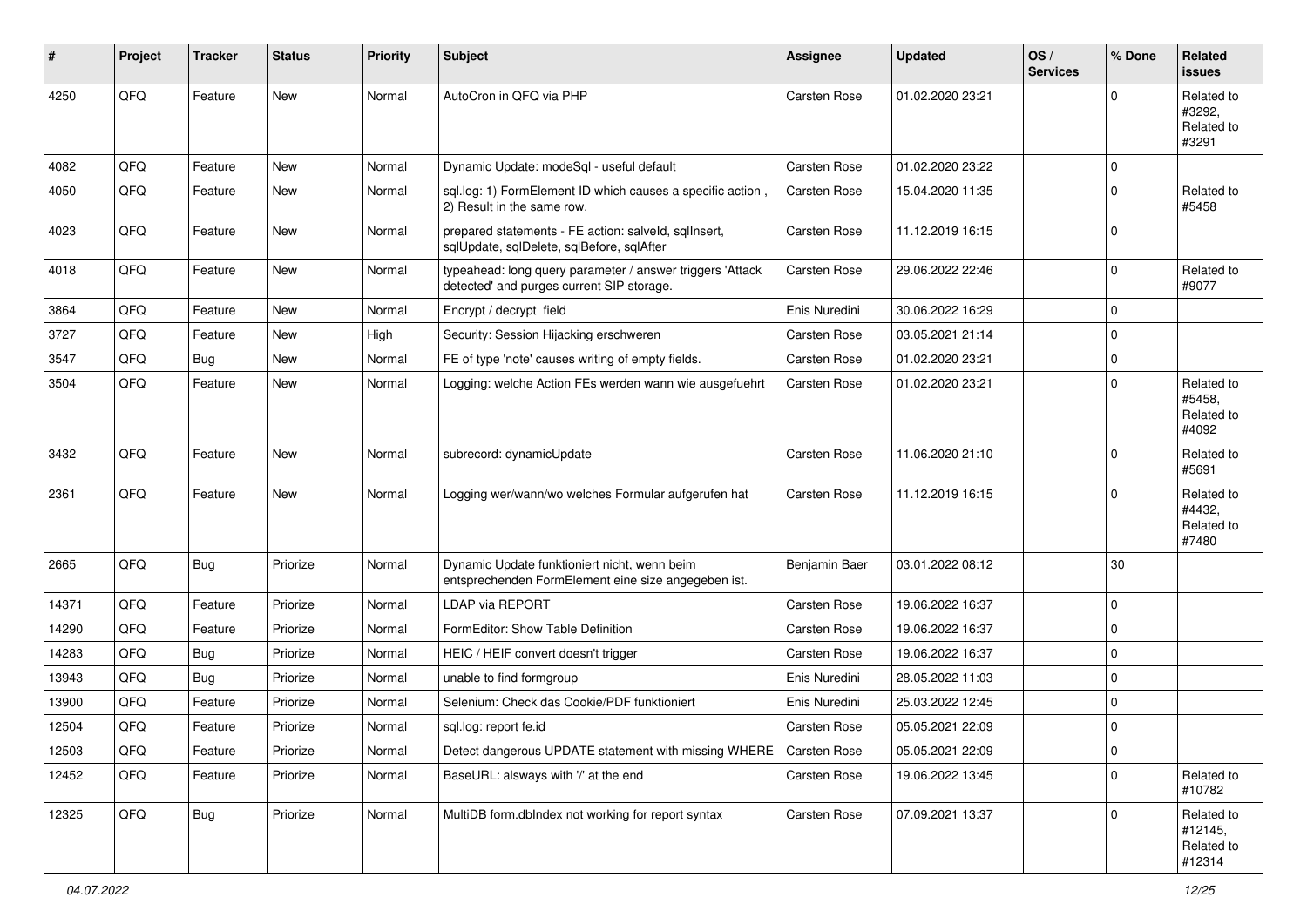| #     | Project | <b>Tracker</b> | <b>Status</b> | <b>Priority</b> | Subject                                                                                                  | <b>Assignee</b>     | <b>Updated</b>   | OS/<br><b>Services</b> | % Done       | Related<br><b>issues</b>                                                |
|-------|---------|----------------|---------------|-----------------|----------------------------------------------------------------------------------------------------------|---------------------|------------------|------------------------|--------------|-------------------------------------------------------------------------|
| 11320 | QFQ     | Feature        | Priorize      | Normal          | Typo3 Version 10 support                                                                                 | <b>Carsten Rose</b> | 05.05.2021 22:09 |                        | $\mathbf{0}$ |                                                                         |
| 10569 | QFQ     | Feature        | Priorize      | Normal          | link blank more safe                                                                                     | Enis Nuredini       | 25.03.2022 12:44 |                        | $\mathbf 0$  |                                                                         |
| 10015 | QFQ     | Feature        | Priorize      | Normal          | Monospace in Textarea                                                                                    | Carsten Rose        | 03.02.2020 13:40 |                        | $\mathbf 0$  |                                                                         |
| 10012 | QFQ     | Feature        | Priorize      | Normal          | redirectAllMailTo: {{beEmail:T}}                                                                         | Carsten Rose        | 08.05.2021 09:54 |                        | $\mathbf 0$  | Related to<br>#12412,<br>Related to<br>#12413,<br>Related to<br>#10011  |
| 10011 | QFQ     | Feature        | Priorize      | Normal          | Offer new STORE_TYPO3 Variable 'beUser', 'beEmail'                                                       | Carsten Rose        | 08.05.2021 09:51 |                        | $\mathbf 0$  | Related to<br>#10012,<br>Related to<br>#12511                           |
| 10005 | QFQ     | Feature        | Priorize      | Normal          | Report / special column name:  AS _calendar                                                              | <b>Carsten Rose</b> | 03.06.2020 17:28 |                        | 0            |                                                                         |
| 10003 | QFQ     | Feature        | Priorize      | Normal          | fieldset: stronger visualize group                                                                       | Benjamin Baer       | 12.02.2020 08:13 |                        | $\mathbf 0$  |                                                                         |
| 9975  | QFQ     | Bug            | Priorize      | Normal          | Dropdown Menu: 'r:3' broken                                                                              | Carsten Rose        | 01.02.2020 10:13 |                        | $\mathbf 0$  |                                                                         |
| 9968  | QFQ     | Feature        | Priorize      | Normal          | Tooltip in Links for Developer                                                                           | Carsten Rose        | 01.02.2020 23:17 |                        | $\mathbf 0$  |                                                                         |
| 9958  | QFQ     | Bug            | Priorize      | Normal          | Broken subrecord query: no error message                                                                 | Carsten Rose        | 05.02.2021 15:15 |                        | $\mathbf 0$  |                                                                         |
| 9947  | QFQ     | Bug            | Priorize      | Normal          | Unwanted error message if missing 'typeAheadSqlPrefetch'                                                 | Carsten Rose        | 01.02.2020 10:13 |                        | $\mathbf 0$  |                                                                         |
| 9928  | QFQ     | Feature        | Priorize      | Normal          | SpecialColumnName: a) Deprecated: ' AS "_+tag " ', b)<br>New: ' AS "_ <tag1><tag2>" '</tag2></tag1>      | Carsten Rose        | 01.02.2020 23:17 |                        | $\mathbf{0}$ | Related to<br>#9929                                                     |
| 9900  | QFQ     | Feature        | Priorize      | Normal          | Generic API Call: tt-content record >> JSON                                                              | Carsten Rose        | 01.02.2020 10:13 |                        | $\mathbf{0}$ |                                                                         |
| 9862  | QFQ     | <b>Bug</b>     | Priorize      | Normal          | Failed writing to sql mail qfq.log should throw an exception                                             | Carsten Rose        | 01.02.2020 10:13 |                        | $\mathbf 0$  |                                                                         |
| 9834  | QFQ     | Bug            | Priorize      | Normal          | Input elements with tag 'disabled' are missing on<br>form-submit: server option 'processReadOnly' broken | <b>Carsten Rose</b> | 07.12.2021 16:43 |                        | $\mathbf 0$  | Related to<br>#9691,<br>Related to<br>#5305, Has<br>duplicate<br>#12331 |
| 9668  | QFQ     | Feature        | Priorize      | Normal          | Form.mode: rename 'hidden' to 'hide'                                                                     | Carsten Rose        | 05.05.2021 22:14 |                        | $\mathbf{0}$ | Related to<br>#6437                                                     |
| 9534  | QFQ     | <b>Bug</b>     | Priorize      | Urgent          | FE.type=upload: 'Unknown Mode: ID"                                                                       | <b>Carsten Rose</b> | 03.05.2021 21:14 |                        | 0            | Related to<br>#9532                                                     |
| 9394  | QFQ     | Feature        | Priorize      | Normal          | REST: allow for non numerical ids in get requests                                                        | Carsten Rose        | 05.05.2021 22:10 |                        | $\mathbf 0$  |                                                                         |
| 9346  | QFQ     | Feature        | Priorize      | Normal          | beforeSave: check if an upload is given                                                                  | Carsten Rose        | 11.06.2021 21:18 |                        | $\mathbf 0$  |                                                                         |
| 9173  | QFQ     | <b>Bug</b>     | Priorize      | Urgent          | Stale Record Lock: Firefox                                                                               | Carsten Rose        | 03.05.2021 21:14 |                        | $\mathbf 0$  | Related to<br>#9789                                                     |
| 9135  | QFQ     | Feature        | Priorize      | Normal          | Progress Bar generic / replace old hourglass download<br>popup                                           | Benjamin Baer       | 03.01.2022 07:43 |                        | $\mathbf 0$  |                                                                         |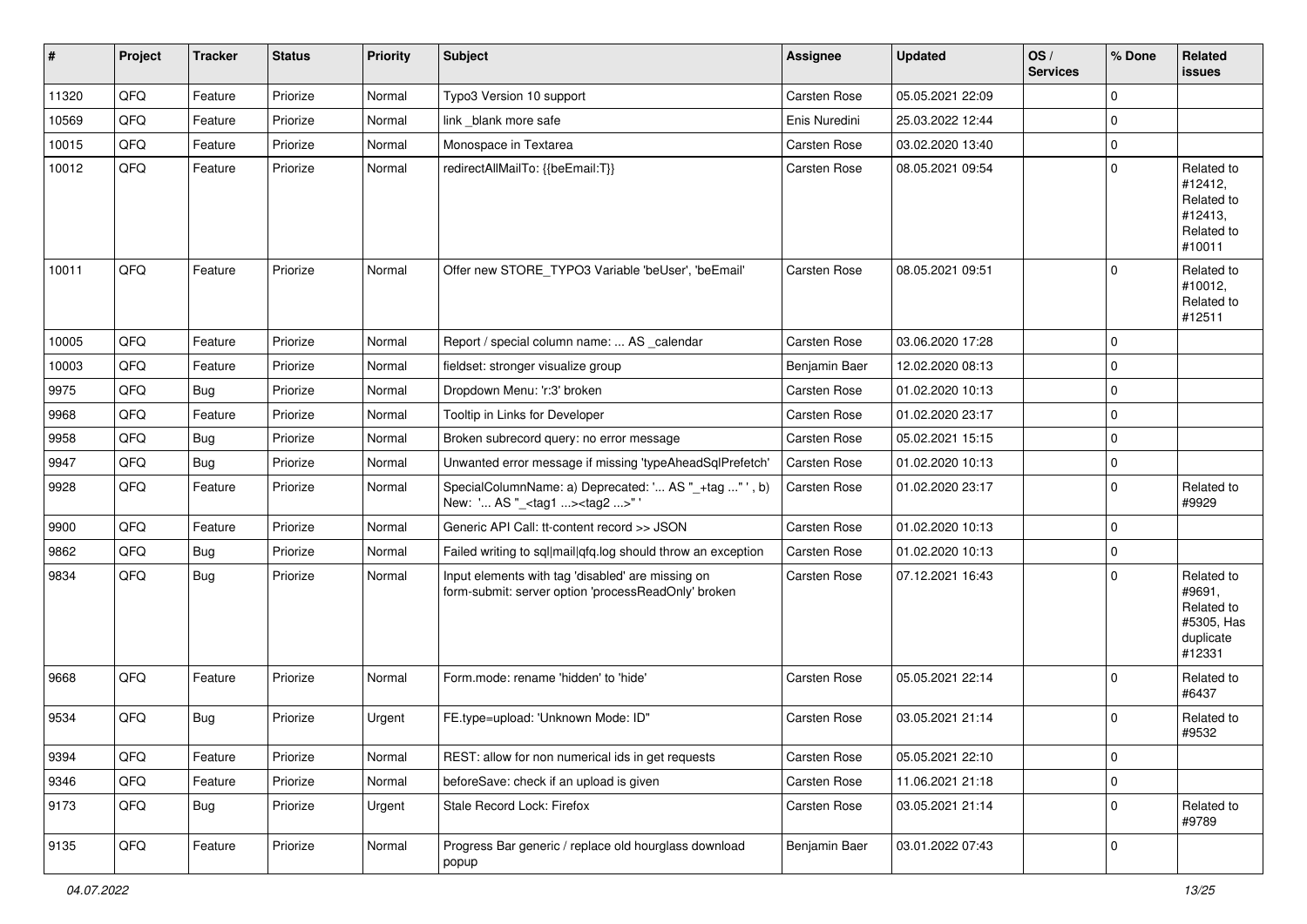| #    | Project | <b>Tracker</b> | <b>Status</b> | <b>Priority</b> | Subject                                                                                   | <b>Assignee</b>     | <b>Updated</b>   | OS/<br><b>Services</b> | % Done         | Related<br>issues                               |
|------|---------|----------------|---------------|-----------------|-------------------------------------------------------------------------------------------|---------------------|------------------|------------------------|----------------|-------------------------------------------------|
| 9121 | QFQ     | <b>Bug</b>     | Priorize      | High            | sip links have r and __dbIndexData set                                                    | Carsten Rose        | 12.06.2021 10:41 |                        | $\mathbf 0$    |                                                 |
| 8963 | QFQ     | Feature        | Priorize      | Normal          | Setting values in a store: flexible way                                                   | Carsten Rose        | 05.05.2021 22:10 |                        | $\mathbf 0$    | Related to<br>#8975                             |
| 8585 | QFQ     | Feature        | Priorize      | Normal          | Enhance Error message for 'unknown form'                                                  | Carsten Rose        | 01.02.2020 10:13 |                        | $\mathbf 0$    |                                                 |
| 8584 | QFQ     | Feature        | Priorize      | Normal          | FE 'Action' - never assign to Container (except Template<br>Group)                        | Carsten Rose        | 01.02.2020 10:13 |                        | $\mathbf 0$    |                                                 |
| 8277 | QFQ     | Feature        | Priorize      | Normal          | fe.parameter.default=                                                                     | Carsten Rose        | 01.02.2020 23:17 |                        | $\mathbf 0$    | Related to<br>#8113                             |
| 8204 | QFQ     | Feature        | Priorize      | High            | Position 'required mark'                                                                  | Carsten Rose        | 16.06.2021 13:44 |                        | 0              |                                                 |
| 8082 | QFQ     | Feature        | Priorize      | High            | Contact form without saving record                                                        | Carsten Rose        | 07.12.2021 15:20 |                        | $\mathbf 0$    | Related to<br>#8587,<br><b>Blocks</b><br>#11850 |
| 8044 | QFQ     | Feature        | Priorize      | Normal          | Transaction: a) Form, b) Report                                                           | Carsten Rose        | 05.05.2021 22:14 |                        | $\mathbf 0$    | Related to<br>#8043                             |
| 8037 | QFQ     | <b>Bug</b>     | Priorize      | Normal          | FE.type=upload (advanced mode): {{slaveld:V}} missing<br>during dynamic update            | Carsten Rose        | 01.02.2020 10:13 |                        | $\mathbf 0$    |                                                 |
| 8034 | QFQ     | Feature        | Priorize      | Normal          | FormElement 'data': 22.22.2222 should not be accepted                                     | Carsten Rose        | 01.02.2020 10:13 |                        | $\mathbf 0$    |                                                 |
| 7965 | QFQ     | Feature        | Priorize      | Normal          | Input type 'text' with visual format - currency                                           | Benjamin Baer       | 03.01.2022 07:45 |                        | $\mathbf 0$    |                                                 |
| 7730 | QFQ     | Feature        | Priorize      | Normal          | SELECT Box: title in between                                                              | Benjamin Baer       | 01.02.2020 23:22 |                        | $\mathbf 0$    |                                                 |
| 7656 | QFQ     | <b>Bug</b>     | Priorize      | Normal          | FE with required, 'pattern' and 'extraButtonLock': always<br>complain about missing value | Carsten Rose        | 01.02.2020 10:13 |                        | $\mathbf 0$    |                                                 |
| 7630 | QFQ     | Feature        | Priorize      | Normal          | detailed error message for simple upload                                                  | Carsten Rose        | 01.02.2020 10:13 |                        | $\mathbf 0$    |                                                 |
| 7616 | QFQ     | <b>Bug</b>     | Priorize      | Normal          | Selectlist with Enum & Dynamic Update                                                     | Carsten Rose        | 01.02.2020 10:13 |                        | $\mathbf 0$    |                                                 |
| 7522 | QFQ     | Feature        | Priorize      | Normal          | Inserting default index.html to folder (Avoid Apache<br>Indexing)                         | Carsten Rose        | 01.02.2020 10:13 |                        | $\mathbf 0$    |                                                 |
| 7290 | QFQ     | Feature        | Priorize      | Normal          | FormEditor: title as textarea if LEN(title)>60                                            | Carsten Rose        | 01.02.2020 10:13 |                        | $\mathbf 0$    | <b>Blocked by</b><br>#7682                      |
| 7217 | QFQ     | Feature        | Priorize      | Normal          | Download: notice User if `_sip=?` is missing                                              | <b>Carsten Rose</b> | 01.02.2020 10:13 |                        | 0              |                                                 |
| 6998 | QFQ     | Feature        | Priorize      | Normal          | Form: with debug=on show column information as tooltip of<br>column label                 | Carsten Rose        | 01.02.2020 10:13 |                        | $\mathbf 0$    |                                                 |
| 6870 | QFQ     | Feature        | Priorize      | Normal          | Click on '_link' triggers an API call                                                     | Benjamin Baer       | 03.01.2022 08:25 |                        | $\overline{0}$ |                                                 |
| 6801 | QFQ     | Feature        | Priorize      | Normal          | Fabric: Maximize / Fulllscreen                                                            | Benjamin Baer       | 21.03.2022 09:56 |                        | 0              |                                                 |
| 6574 | QFQ     | Bug            | Priorize      | Normal          | qfq.log: Fehlermeldung wurde angezeigt, aber nicht geloggt                                | Carsten Rose        | 01.02.2020 10:13 |                        | $\pmb{0}$      |                                                 |
| 6566 | QFQ     | <b>Bug</b>     | Priorize      | Normal          | Link Function 'delete': provided parameter missing on page<br>reload                      | Benjamin Baer       | 03.01.2022 08:08 |                        | $\mathbf 0$    |                                                 |
| 6224 | QFQ     | Feature        | Priorize      | Normal          | Dynamic update: fade in/out fields                                                        | Benjamin Baer       | 21.03.2022 09:50 |                        | $\,0\,$        |                                                 |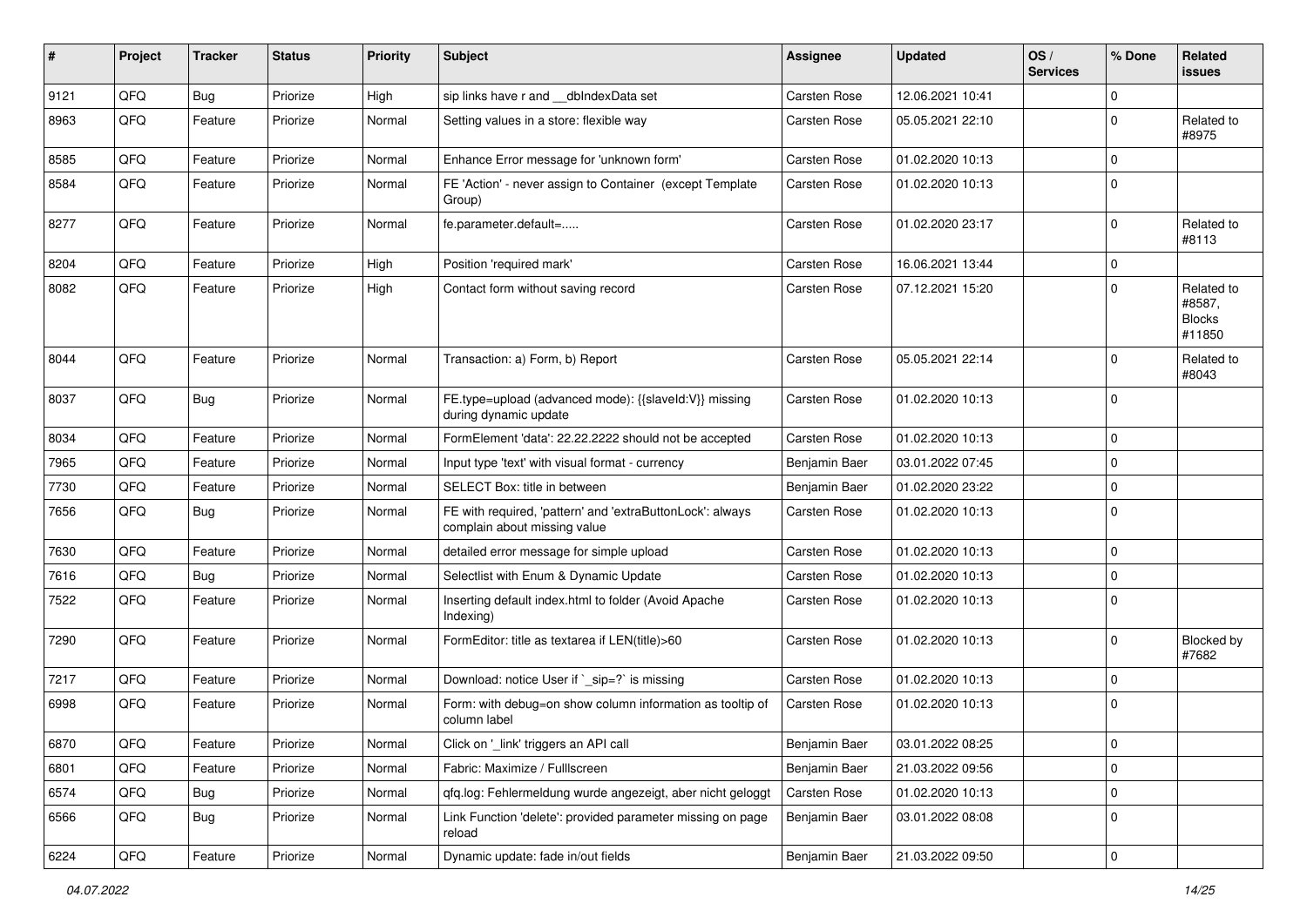| $\sharp$ | Project | <b>Tracker</b> | <b>Status</b> | Priority | <b>Subject</b>                                                                          | Assignee      | <b>Updated</b>   | OS/<br><b>Services</b> | % Done      | Related<br>issues                                                                                                                                                     |
|----------|---------|----------------|---------------|----------|-----------------------------------------------------------------------------------------|---------------|------------------|------------------------|-------------|-----------------------------------------------------------------------------------------------------------------------------------------------------------------------|
| 6140     | QFQ     | <b>Bug</b>     | Priorize      | Normal   | QFQ DnD Sort: Locked fields                                                             | Benjamin Baer | 21.03.2022 09:56 |                        | $\mathbf 0$ |                                                                                                                                                                       |
| 6116     | QFQ     | <b>Bug</b>     | Priorize      | High     | value of checkbox not saved                                                             | Carsten Rose  | 07.12.2021 17:19 |                        | 0           |                                                                                                                                                                       |
| 5942     | QFQ     | Feature        | Priorize      | Normal   | 'L' and 'type': append to links, generate via '_link' by using<br>'u:' .                | Carsten Rose  | 01.02.2020 10:13 |                        | 0           |                                                                                                                                                                       |
| 5562     | QFQ     | Feature        | Priorize      | Normal   | Drag'n'Drop fuer Uploads                                                                | Benjamin Baer | 21.03.2022 09:52 |                        | $\mathsf 0$ | Related to<br>#9706                                                                                                                                                   |
| 5366     | QFQ     | Feature        | Priorize      | Normal   | Saving with keyboard shortcuts                                                          | Benjamin Baer | 21.03.2022 09:47 |                        | 0           |                                                                                                                                                                       |
| 4457     | QFQ     | Bug            | Priorize      | Normal   | typeahead: pressing return to select an item, saves the form<br>and closes the form.    | Benjamin Baer | 03.01.2022 08:01 |                        | 0           | Related to<br>#4398                                                                                                                                                   |
| 3867     | QFQ     | Feature        | Priorize      | Normal   | Readonly Formular: Template Groups add/delete<br>ausbeldnen                             | Carsten Rose  | 05.05.2021 22:12 |                        | $\mathbf 0$ |                                                                                                                                                                       |
| 3782     | QFQ     | <b>Bug</b>     | Priorize      | Normal   | Bei fehlerhafter Eingabe (z.B. Datum) sollte das erwartete<br>Format angezeigt werden   | Carsten Rose  | 01.02.2020 10:13 |                        | $\pmb{0}$   |                                                                                                                                                                       |
| 14320    | QFQ     | Feature        | ToDo          | Normal   | Allow specific HTML Tags and Attributes: general, TinyMCE                               | Enis Nuredini | 17.06.2022 10:44 |                        | $\mathbf 0$ | Related to<br>#12664,<br>Related to<br>#12039,<br>Related to<br>#11702,<br>Related to<br>#7239,<br>Related to<br>#3708,<br>Related to<br>#3646,<br>Related to<br>#880 |
| 14303    | QFQ     | <b>Bug</b>     | ToDo          | Normal   | datetime broken with picker                                                             | Enis Nuredini | 17.06.2022 09:02 |                        | $\Omega$    | Related to<br>#12630                                                                                                                                                  |
| 13899    | QFQ     | Bug            | ToDo          | Normal   | Selenium: zum laufen bringen                                                            | Enis Nuredini | 25.03.2022 10:24 |                        | $\pmb{0}$   |                                                                                                                                                                       |
| 12463    | QFQ     | <b>Bug</b>     | ToDo          | High     | QFQ Function: 'function' and 'sql' on same level - output of<br>sal is shown two times. | Carsten Rose  | 15.12.2021 16:31 |                        | 0           |                                                                                                                                                                       |
| 12395    | QFQ     | <b>Bug</b>     | ToDo          | High     | QFQ Function: Result two times shown                                                    | Carsten Rose  | 18.02.2022 08:59 |                        | $\mathbf 0$ |                                                                                                                                                                       |
| 12262    | QFQ     | Feature        | ToDo          | Normal   | Form buttons on top: more customable                                                    | Enis Nuredini | 17.06.2022 10:44 |                        | $\mathbf 0$ | Related to<br>#13945, Has<br>duplicate<br>#4046, Has<br>duplicate<br>#10080                                                                                           |
| 7602     | QFQ     | Feature        | ToDo          | High     | Multi Select: with checkboxes                                                           | Benjamin Baer | 22.03.2022 09:07 |                        | $\mathbf 0$ |                                                                                                                                                                       |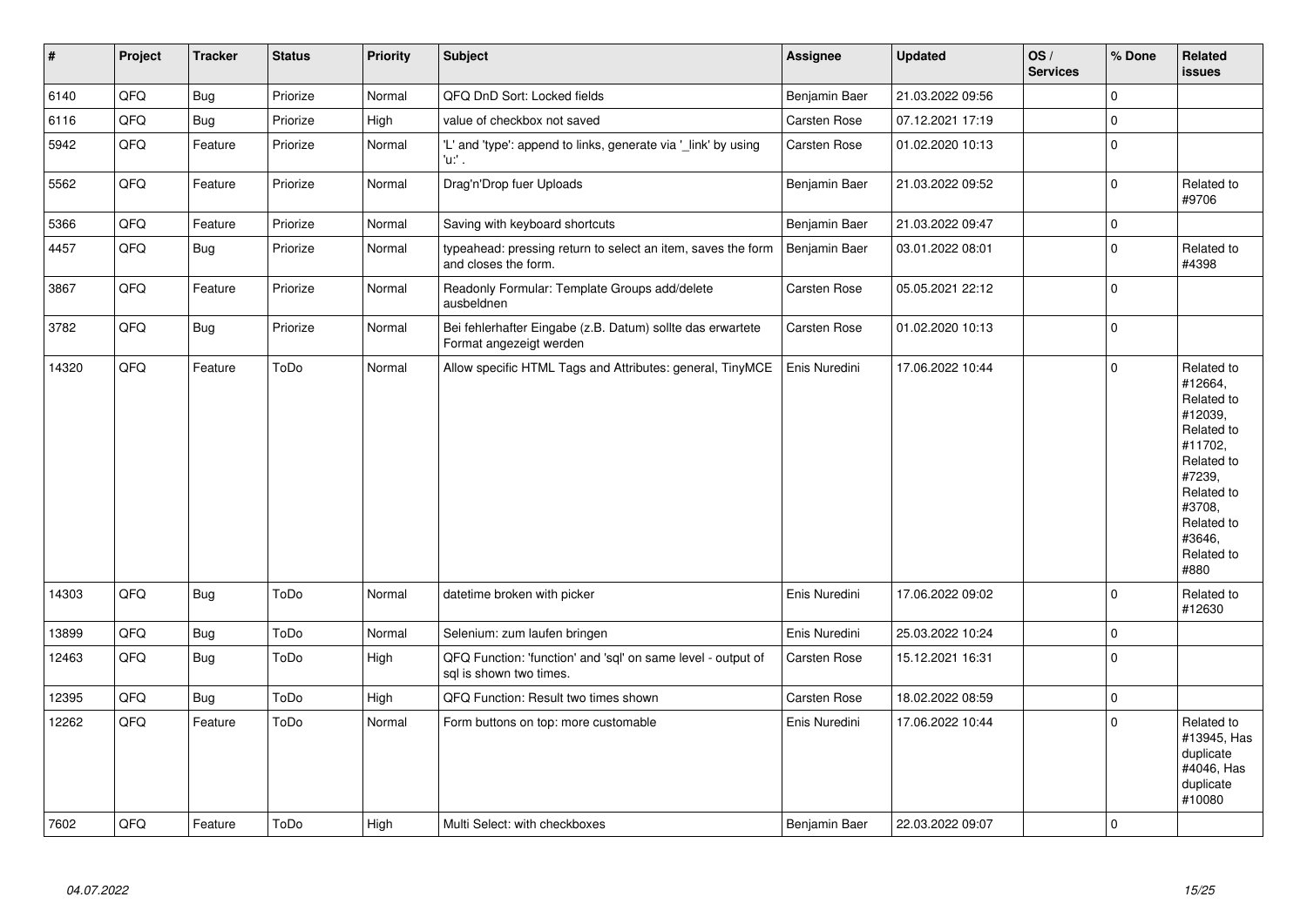| $\pmb{\#}$ | Project | <b>Tracker</b> | <b>Status</b> | <b>Priority</b> | <b>Subject</b>                                   | <b>Assignee</b>     | <b>Updated</b>   | OS/<br><b>Services</b> | % Done       | <b>Related</b><br><b>issues</b>                                                                                                |
|------------|---------|----------------|---------------|-----------------|--------------------------------------------------|---------------------|------------------|------------------------|--------------|--------------------------------------------------------------------------------------------------------------------------------|
| 9789       | QFQ     | Bug            | In Progress   | High            | Record Lock: release to early on 'leave page'    | Carsten Rose        | 10.01.2022 09:25 |                        | 100          | Related to<br>#10081,<br>Related to<br>#9173,<br>Related to<br>#8702                                                           |
| 13330      | QFQ     | Feature        | In Progress   | Normal          | Multi Form: Upload                               | <b>Carsten Rose</b> | 07.11.2021 12:40 |                        | 50           | Related to<br>#9706                                                                                                            |
| 12440      | QFQ     | Feature        | In Progress   | Normal          | Typo3 V10 upgrade (durchfuehren und testen)      | Carsten Rose        | 21.03.2022 09:53 |                        | 50           | Related to<br>#12357,<br>Related to<br>#12067,<br>Related to<br>#10661                                                         |
| 9691       | QFQ     | Bug            | In Progress   | Normal          | Checkbox: dynamic update > readonly              | <b>Carsten Rose</b> | 01.02.2020 23:22 |                        | 50           | Related to<br>#9834                                                                                                            |
| 9517       | QFQ     | Feature        | In Progress   | High            | Input multiple tags with typeahead               | Carsten Rose        | 03.05.2021 21:14 |                        | 40           | Related to<br>#10150                                                                                                           |
| 10793      | QFQ     | Feature        | In Progress   | Normal          | Update NPM Packages                              | Carsten Rose        | 07.09.2021 13:25 |                        | $30\,$       |                                                                                                                                |
| 14323      | QFQ     | <b>Bug</b>     | In Progress   | Normal          | Report: render=both single - no impact           | <b>Carsten Rose</b> | 19.06.2022 18:31 |                        | 0            |                                                                                                                                |
| 14175      | QFQ     | Bug            | In Progress   | Normal          | Opening a form with no QFQ Session cookie fails  | <b>Carsten Rose</b> | 03.06.2022 10:40 |                        | $\mathbf{0}$ |                                                                                                                                |
| 12630      | QFQ     | Feature        | In Progress   | Normal          | Input: date[time]: min / max values              | Enis Nuredini       | 20.06.2022 18:31 |                        | 0            | Related to<br>#10096,<br>Related to<br>#14302,<br>Related to<br>#14303                                                         |
| 12508      | QFQ     | <b>Bug</b>     | In Progress   | High            | qfq Form: sendMail                               | Karin Niffeler      | 19.03.2022 17:48 |                        | 0            |                                                                                                                                |
| 12439      | QFQ     | Feature        | In Progress   | Normal          | TinyMCE Paste from Word & Character Count/Limit  | Carsten Rose        | 05.05.2021 22:15 |                        | $\mathbf 0$  |                                                                                                                                |
| 11980      | QFQ     | Feature        | In Progress   | Normal          | protected verzeichnis MUSS geschützt werden      | Carsten Rose        | 07.09.2021 13:30 |                        | $\pmb{0}$    |                                                                                                                                |
| 11517      | QFQ     | Bug            | In Progress   | Normal          | extraButtonInfo Broken for multiple FormElements | <b>Carsten Rose</b> | 12.05.2022 13:12 |                        | $\mathbf 0$  | Related to<br>#7890,<br>Related to<br>#3811, Has<br>duplicate<br>#10905, Has<br>duplicate<br>#10553, Has<br>duplicate<br>#6779 |
| 11076      | QFQ     | Feature        | In Progress   | Normal          | SELECT  AS websocket                             | <b>Carsten Rose</b> | 30.08.2020 17:49 |                        | $\mathbf 0$  |                                                                                                                                |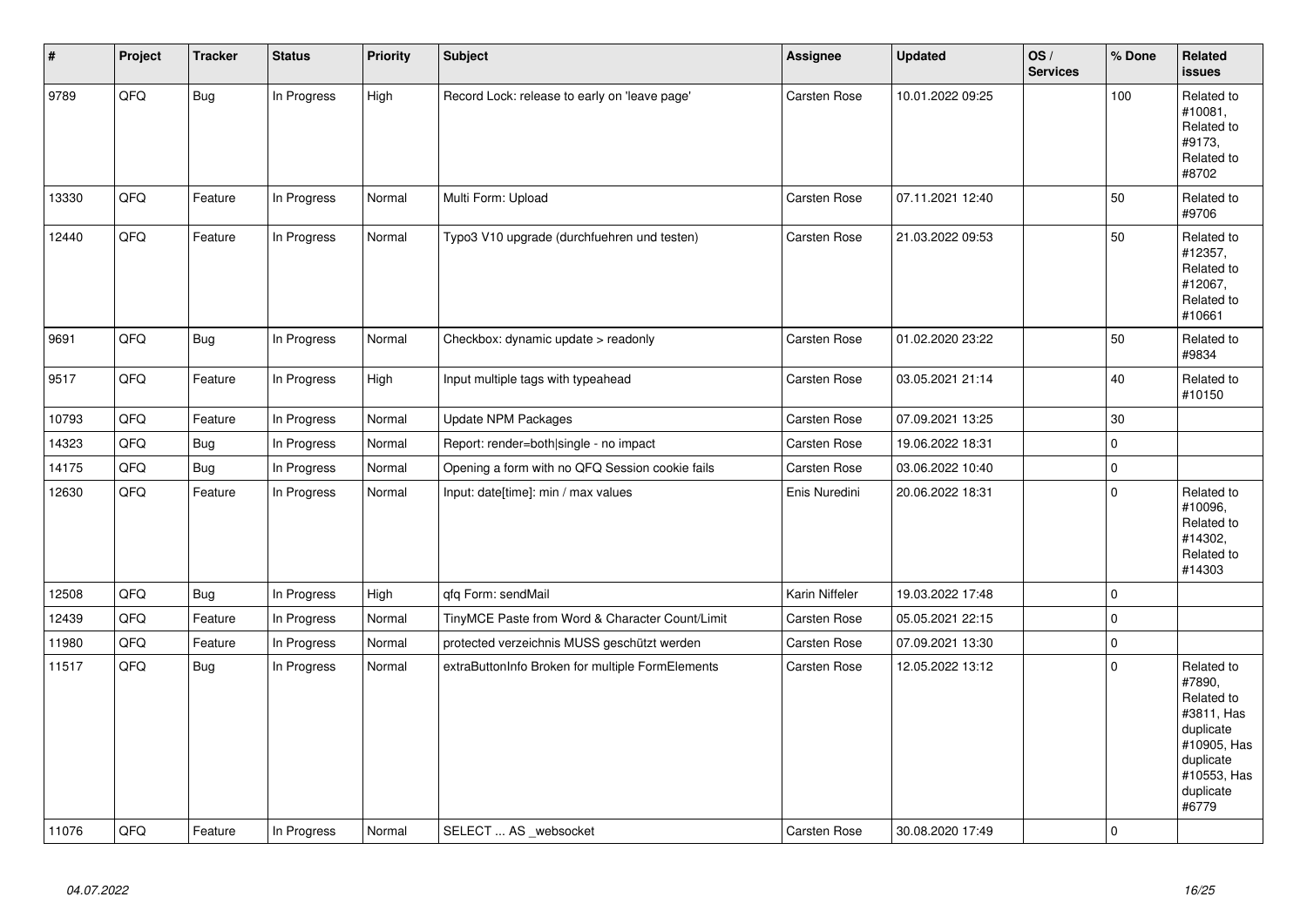| #     | Project | <b>Tracker</b> | <b>Status</b>              | <b>Priority</b> | <b>Subject</b>                                                                       | Assignee            | <b>Updated</b>   | OS/<br><b>Services</b> | % Done      | <b>Related</b><br>issues                    |
|-------|---------|----------------|----------------------------|-----------------|--------------------------------------------------------------------------------------|---------------------|------------------|------------------------|-------------|---------------------------------------------|
| 10661 | QFQ     | <b>Bug</b>     | In Progress                | Normal          | Typo3 Warnungen                                                                      | <b>Carsten Rose</b> | 07.09.2021 13:23 |                        | 0           | Related to<br>#12440                        |
| 10443 | QFQ     | Feature        | In Progress                | Normal          | Konzept_api / _live                                                                  | <b>Carsten Rose</b> | 07.05.2020 09:39 |                        | 0           |                                             |
| 6250  | QFQ     | Feature        | In Progress                | Normal          | Enhance layout: a) Subrecord, b) Subrecord-Title                                     | Carsten Rose        | 01.02.2020 23:22 |                        | 0           | Related to<br>#5391                         |
| 5695  | QFQ     | Feature        | In Progress                | Normal          | Multiform                                                                            | <b>Carsten Rose</b> | 02.01.2021 18:38 |                        | 0           |                                             |
| 4194  | QFQ     | Feature        | In Progress                | Normal          | Bootstrap 4 ist jetzt offiziel                                                       |                     | 03.05.2021 20:47 |                        | 0           | Related to<br>#10114                        |
| 13566 | QFQ     | Feature        | Ready to sync<br>(develop) | Normal          | Delete config-example.qfq.php file                                                   | <b>Carsten Rose</b> | 23.12.2021 09:25 |                        | 0           |                                             |
| 13572 | QFQ     | Feature        | Feedback                   | Normal          | Form Load: misleading error message on trying to load non<br>existent primary record | Enis Nuredini       | 16.05.2022 23:16 |                        | 100         |                                             |
| 12584 | QFQ     | Feature        | Feedback                   | Normal          | T3 v10 migration script: replace alias-patterns (v11)                                | <b>Carsten Rose</b> | 28.05.2022 11:12 |                        | 100         |                                             |
| 13767 | QFQ     | Bug            | Feedback                   | Normal          | date/time-picker: required shows up/down button orange                               | Enis Nuredini       | 16.05.2022 23:16 |                        | 0           |                                             |
| 12546 | QFQ     | <b>Bug</b>     | Feedback                   | Normal          | Branch 'Development' - Unit Tests mit dirty workaround<br>angepasst                  | Carsten Rose        | 19.03.2022 17:48 |                        | 0           |                                             |
| 11630 | QFQ     | Bug            | Feedback                   | High            | Bitte check ob CALL() in 20.11.0 noch so funktioniert wie in<br>20.4.1               | Enis Nuredini       | 28.05.2022 13:45 |                        | $\mathbf 0$ | Related to<br>#11325                        |
| 11347 | QFQ     | <b>Bug</b>     | Feedback                   | Normal          | If Bedingungen funktionieren nicht korrekt                                           | Christoph Fuchs     | 21.03.2021 20:37 |                        | 0           |                                             |
| 10782 | QFQ     | Feature        | Feedback                   | Normal          | Tiny MCE: Image Upload                                                               | Enis Nuredini       | 16.05.2022 23:16 |                        | 0           | Related to<br>#12452                        |
| 10124 | QFQ     | Feature        | Feedback                   | Normal          | qfq AAI-Login                                                                        | Karin Niffeler      | 07.05.2020 09:36 |                        | 0           |                                             |
| 9898  | QFQ     | <b>Bug</b>     | Feedback                   | Normal          | Formular trotz Timeout gespeichert                                                   | Benjamin Baer       | 01.02.2020 15:56 |                        | 0           |                                             |
| 9548  | QFQ     | Feature        | Feedback                   | High            | FormElement: Pattern mismatch - optional report only on<br>focus lost                | Benjamin Baer       | 03.05.2021 21:14 |                        | 0           |                                             |
| 9535  | QFQ     | <b>Bug</b>     | Feedback                   | Normal          | Report:  AS '_vertical' - column to wide - vertical >> rot45,<br>rot <sub>90</sub>   | Benjamin Baer       | 01.02.2020 15:56 |                        | 0           |                                             |
| 9052  | QFQ     | Feature        | Feedback                   | High            | Report: CodeMirror with SQL Syntax Highlight in FE                                   | Enis Nuredini       | 08.06.2022 10:25 |                        | 0           |                                             |
| 8316  | QFQ     | <b>Bug</b>     | Feedback                   | Normal          | Documentation/Behaviour for Nested Queries and<br>Record-Store confusing             | Nicola Chiapolini   | 20.11.2019 09:14 |                        | 0           |                                             |
| 5894  | QFQ     | Feature        | Feedback                   | Normal          | Typeahead in Report: show/hide rows dynamically                                      | Carsten Rose        | 18.02.2022 08:50 |                        | 0           | Related to<br>#5893,<br>Related to<br>#5885 |
| 3613  | QFQ     | Bug            | Some day<br>maybe          | Normal          | note /note unchecked -> note div (col-md) wird weiterhin<br>gerendert                | Elias Villiger      | 01.02.2020 23:19 |                        | 100         |                                             |
| 3402  | QFO     | Feature        | Some day<br>maybe          | Normal          | Syntax Highlighting via CodeMirror                                                   | Carsten Rose        | 11.12.2019 16:02 |                        | 100         | Related to<br>#3207                         |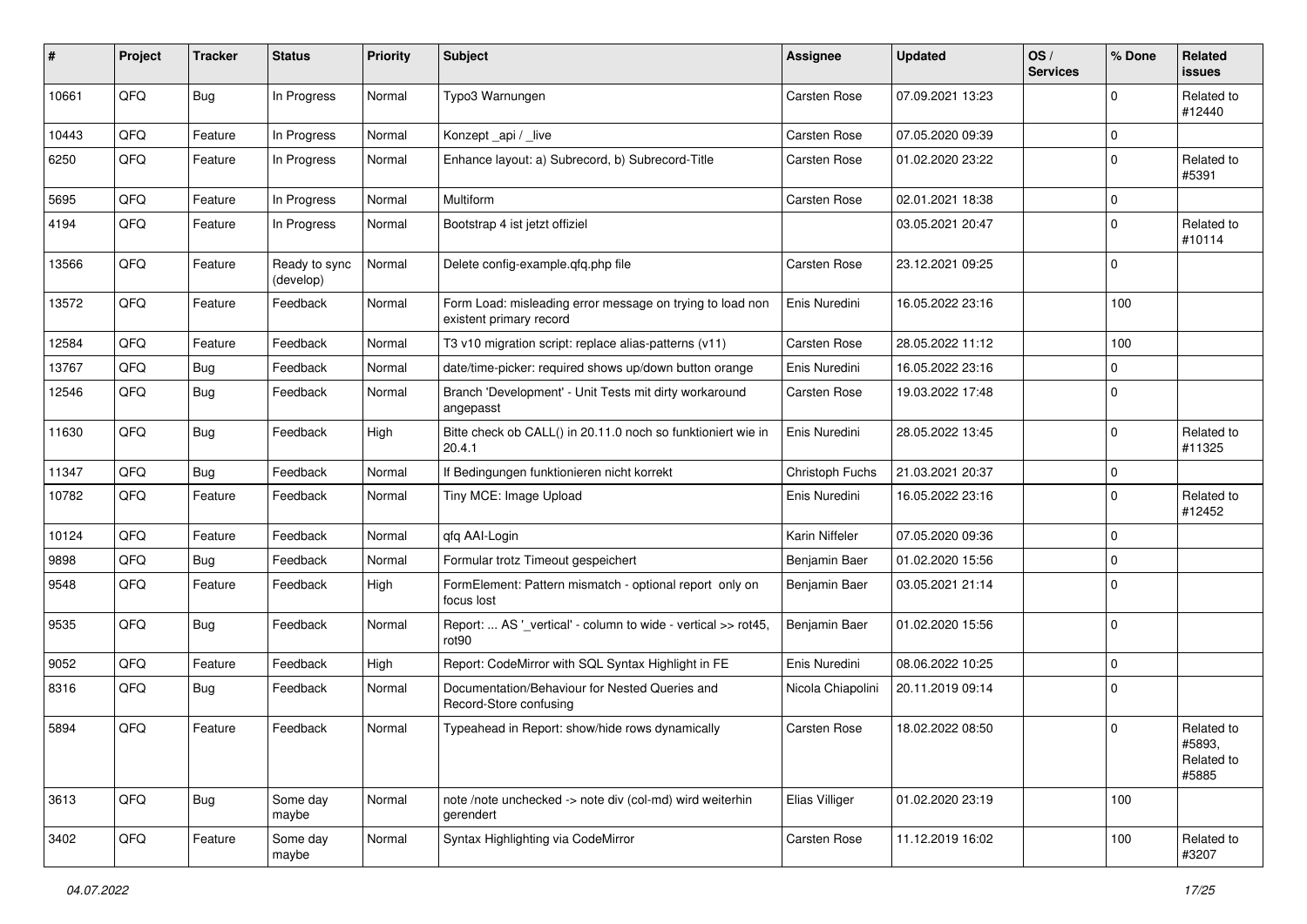| $\vert$ # | Project | <b>Tracker</b> | <b>Status</b>     | <b>Priority</b> | <b>Subject</b>                                  | <b>Assignee</b>     | <b>Updated</b>   | OS/<br><b>Services</b> | % Done      | <b>Related</b><br>issues                                              |
|-----------|---------|----------------|-------------------|-----------------|-------------------------------------------------|---------------------|------------------|------------------------|-------------|-----------------------------------------------------------------------|
| 8522      | QFQ     | Feature        | Some day<br>maybe | Normal          | build QFQ - npm warnings                        | Benjamin Baer       | 01.02.2020 23:19 |                        | 50          |                                                                       |
| 1623      | QFQ     | Feature        | Some day<br>maybe | Normal          | RealURL                                         |                     | 11.12.2019 16:03 |                        | $30\,$      |                                                                       |
| 13608     | QFQ     | Feature        | Some day<br>maybe | Normal          | Automatic Browser Language Redirect             | Enis Nuredini       | 17.06.2022 08:35 |                        | $\mathbf 0$ |                                                                       |
| 12611     | QFQ     | Feature        | Some day<br>maybe | Normal          | Refactoring: Bootstrap with Lazy Loading        | Carsten Rose        | 08.06.2022 10:37 |                        | 0           | Related to<br>#12490,<br>Related to<br>#10013,<br>Related to<br>#7732 |
| 12337     | QFQ     | Feature        | Some day<br>maybe | Normal          | Database.php: better caching                    | Carsten Rose        | 16.09.2021 15:10 |                        | $\mathbf 0$ |                                                                       |
| 12315     | QFQ     | Feature        | Some day<br>maybe | Normal          | Form History (Diffs) / Backups                  | Carsten Rose        | 16.09.2021 15:10 |                        | 0           |                                                                       |
| 11323     | QFQ     | Feature        | Some day<br>maybe | Normal          | Report Frontend Editor Modal + Codemirror       | <b>Carsten Rose</b> | 16.09.2021 15:10 |                        | $\mathbf 0$ | Related to<br>#11036                                                  |
| 11322     | QFQ     | Feature        | Some day<br>maybe | Normal          | Form Element JSON - (multiline parameter field) | <b>Carsten Rose</b> | 16.09.2021 15:10 |                        | $\mathbf 0$ |                                                                       |
| 11217     | QFO     | Feature        | Some day<br>maybe | Normal          | <b>Extend Script Functionality</b>              | Carsten Rose        | 16.09.2021 15:10 |                        | $\mathbf 0$ |                                                                       |
| 11036     | QFQ     | Feature        | Some day<br>maybe | Normal          | inline report editor permissions                | Carsten Rose        | 16.09.2021 15:09 |                        | $\mathbf 0$ | Related to<br>#11323                                                  |
| 10745     | QFQ     | Feature        | Some day<br>maybe | Normal          | Tablesorter Excel Export                        | Carsten Rose        | 16.09.2021 15:09 |                        | $\mathbf 0$ |                                                                       |
| 10738     | QFQ     | Feature        | Some day<br>maybe | Normal          | CORS headers for external API requests          |                     | 10.06.2020 14:00 |                        | $\mathbf 0$ |                                                                       |
| 10716     | QFQ     | Feature        | Some day<br>maybe | Normal          | Business Logic mit Externen Skripten            | Carsten Rose        | 16.09.2021 15:10 |                        | $\mathbf 0$ | Related to<br>#10713,<br>Related to<br>#8217                          |
| 10116     | QFQ     | Feature        | Some day<br>maybe | Normal          | TypeAhead: Tag - show inside 'input' element    | <b>Carsten Rose</b> | 16.09.2021 15:09 |                        | 0           |                                                                       |
| 10095     | QFG     | Feature        | Some day<br>maybe | Normal          | Generic Gitlab Integration into QFQ             | Carsten Rose        | 16.09.2021 15:10 |                        | $\mathbf 0$ |                                                                       |
| 10013     | QFG     | Feature        | Some day<br>maybe | Normal          | FE.typ=editor: CodeMirror                       | Carsten Rose        | 08.06.2022 10:37 |                        | $\mathbf 0$ | Related to<br>#12611,<br>Related to<br>#12490,<br>Related to<br>#7732 |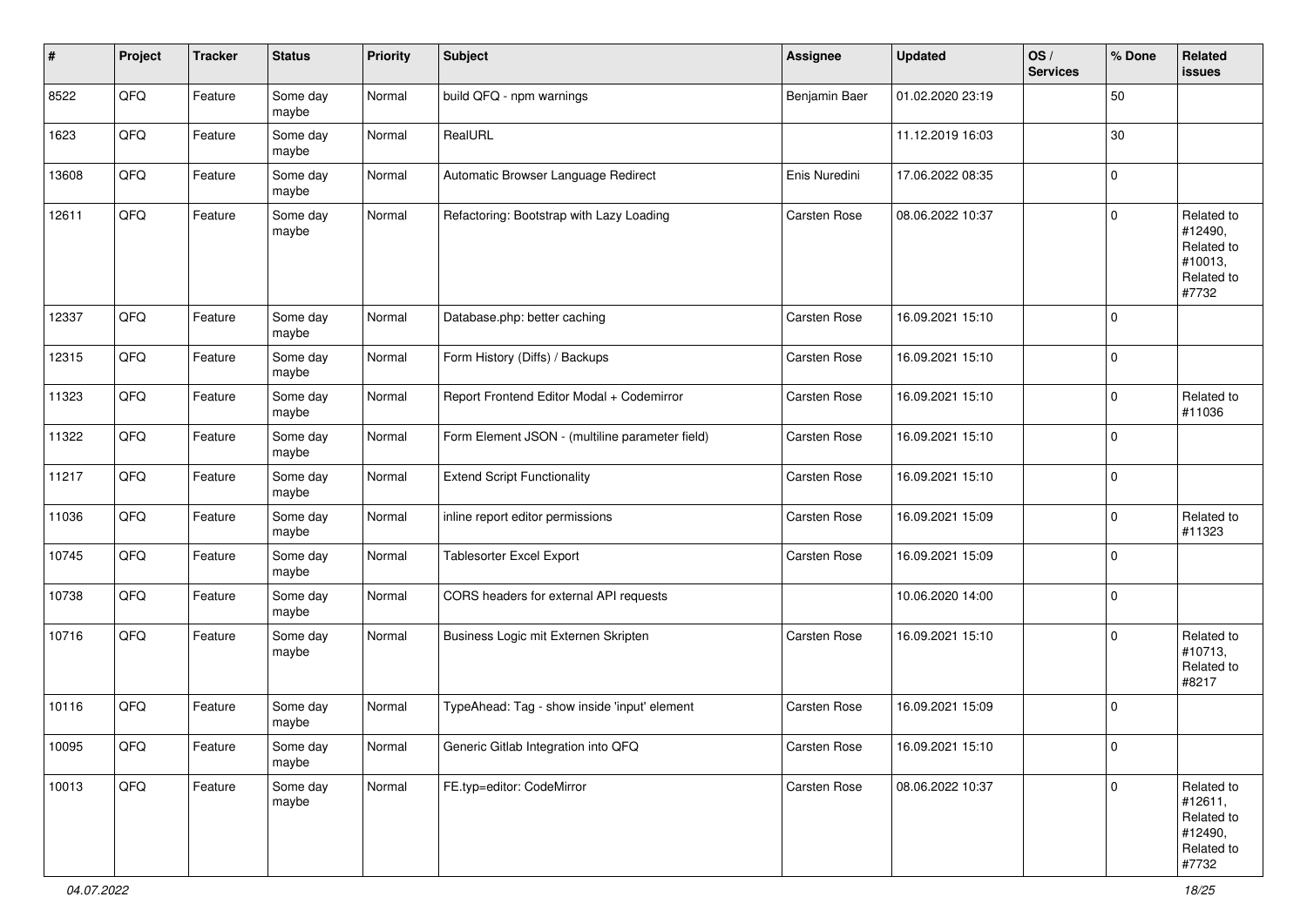| #    | Project | <b>Tracker</b> | <b>Status</b>     | <b>Priority</b> | <b>Subject</b>                                                           | <b>Assignee</b> | <b>Updated</b>   | OS/<br><b>Services</b> | % Done      | Related<br>issues                                                      |
|------|---------|----------------|-------------------|-----------------|--------------------------------------------------------------------------|-----------------|------------------|------------------------|-------------|------------------------------------------------------------------------|
| 9704 | QFQ     | Feature        | Some day<br>maybe | Normal          | Thumbnails Generieren beim Splitten von PDF Files                        | Carsten Rose    | 11.12.2019 16:01 |                        | $\Omega$    |                                                                        |
| 9669 | QFQ     | <b>Bug</b>     | Some day<br>maybe | Normal          | Checkbox / Template Group: radio/checkbox visible broken<br>after 'add'  | Carsten Rose    | 16.06.2021 13:47 |                        | $\mathbf 0$ | Related to<br>#8091                                                    |
| 9579 | QFQ     | Feature        | Some day<br>maybe | Normal          | Multiform with Process Row                                               | Carsten Rose    | 11.12.2019 16:01 |                        | $\Omega$    |                                                                        |
| 9281 | QFQ     | <b>Bug</b>     | Some day<br>maybe | Normal          | Allow STRICT_TRANS_TABLES                                                | Carsten Rose    | 02.01.2021 18:43 |                        | $\mathbf 0$ |                                                                        |
| 9130 | QFQ     | Feature        | Some day<br>maybe | Normal          | tablesorter: Automatic Row numbering / Zeilenummer                       | Benjamin Baer   | 01.02.2020 23:22 |                        | $\Omega$    |                                                                        |
| 9126 | QFQ     | <b>Bug</b>     | Some day<br>maybe | Normal          | hidden Form elements are present in page source                          |                 | 02.01.2021 18:41 |                        | 0           |                                                                        |
| 9024 | QFQ     | <b>Bug</b>     | Some day<br>maybe | Normal          | QFQ Einarbeitung                                                         |                 | 01.02.2020 15:56 |                        | $\mathbf 0$ |                                                                        |
| 9020 | QFQ     | <b>Bug</b>     | Some day<br>maybe | Normal          | radio mit buttonClass und dynamicUpdate lassen sich nicht<br>kombinieren |                 | 11.12.2019 16:01 |                        | $\mathbf 0$ |                                                                        |
| 8894 | QFQ     | Feature        | Some day<br>maybe | Normal          | Documentation Tags Usable in QFQ Application                             | Carsten Rose    | 11.12.2019 16:01 |                        | $\mathbf 0$ |                                                                        |
| 8892 | QFQ     | Feature        | Some day<br>maybe | Normal          | Display and Edit SQL Comments in Form Editor                             | Carsten Rose    | 11.12.2019 16:01 |                        | 0           |                                                                        |
| 8586 | QFQ     | Feature        | Some day<br>maybe | Normal          | QFQ: Enhance Error message for 'record not found'                        | Carsten Rose    | 16.09.2021 15:10 |                        | 0           |                                                                        |
| 8520 | QFQ     | Feature        | Some day<br>maybe | Normal          | Bring QFQ to Composer                                                    | Carsten Rose    | 16.09.2021 15:10 |                        | $\Omega$    |                                                                        |
| 8106 | QFQ     | Bug            | Some day<br>maybe | Normal          | Dynamic Update: Feld kann nicht auf empty zurückgesetzt<br>werden        | Carsten Rose    | 11.12.2019 16:01 |                        | 0           |                                                                        |
| 8101 | QFQ     | Feature        | Some day<br>maybe | Normal          | Password hash: support further hashing methods                           | Carsten Rose    | 16.09.2021 15:10 |                        | 0           |                                                                        |
| 8056 | QFQ     | Feature        | Some day<br>maybe | Normal          | Termin Organisation (Reservation)                                        |                 | 01.02.2020 23:19 |                        | 0           | Related to<br>#8658                                                    |
| 7921 | QFQ     | Feature        | Some day<br>maybe | Normal          | Rest API Export: URL kuerzer machen                                      |                 | 01.02.2020 23:19 |                        | 0           |                                                                        |
| 7732 | QFQ     | Feature        | Some day<br>maybe | Normal          | Javascript: Lazy Loading der add on libs                                 | Beniamin Baer   | 08.06.2022 10:38 |                        | $\mathbf 0$ | Related to<br>#12611,<br>Related to<br>#12490,<br>Related to<br>#10013 |
| 7456 | QFQ     | Bug            | Some day<br>maybe | Low             | Todos in Code: solve or make ticket                                      | Carsten Rose    | 16.09.2021 15:10 |                        | 0           |                                                                        |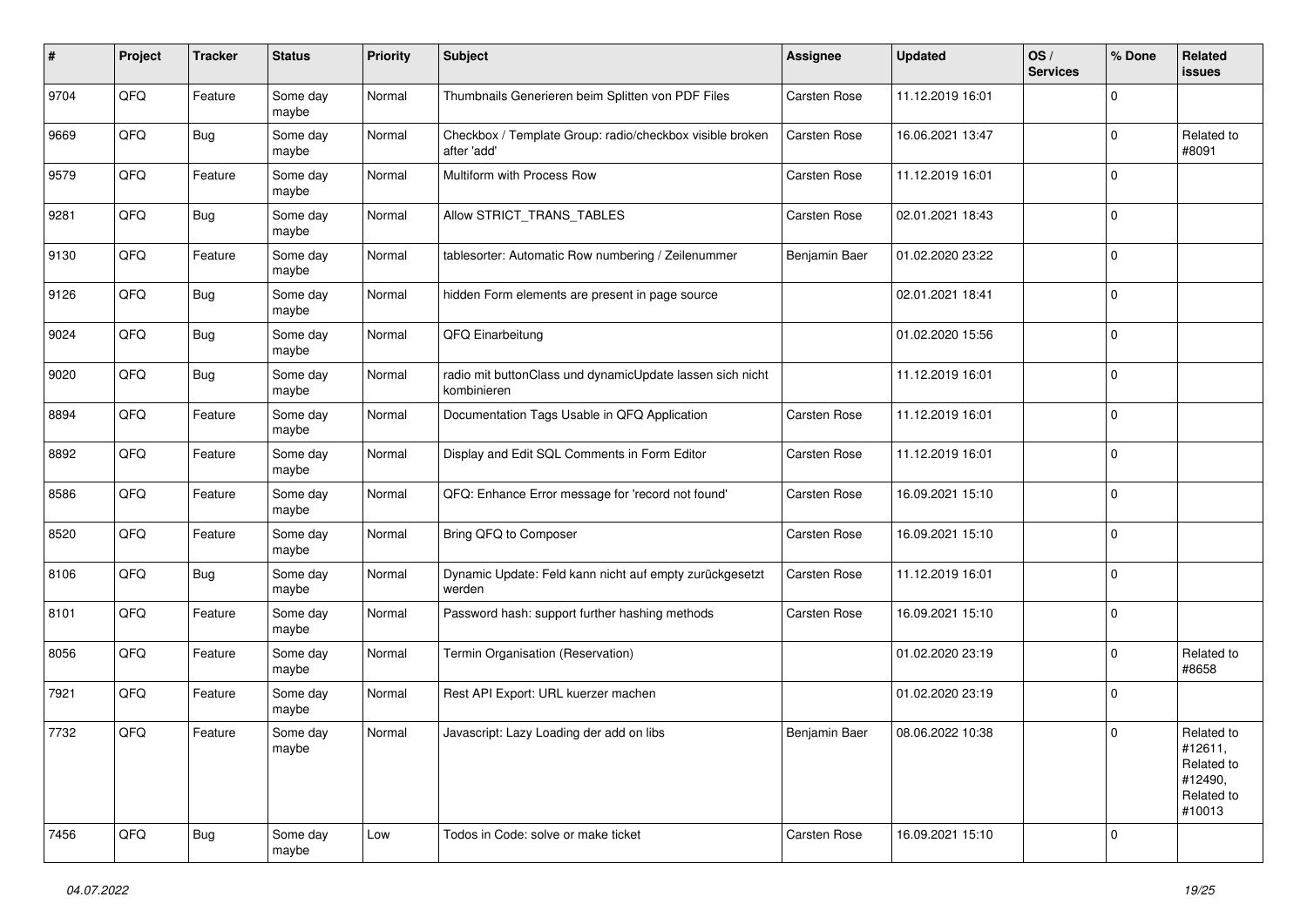| #    | Project | <b>Tracker</b> | <b>Status</b>     | <b>Priority</b> | <b>Subject</b>                                                                                 | Assignee      | <b>Updated</b>   | OS/<br><b>Services</b> | % Done      | Related<br>issues   |
|------|---------|----------------|-------------------|-----------------|------------------------------------------------------------------------------------------------|---------------|------------------|------------------------|-------------|---------------------|
| 7453 | QFQ     | Feature        | Some day<br>maybe | Normal          | import / export forms QFQ                                                                      | Carsten Rose  | 16.09.2021 15:10 |                        | $\Omega$    |                     |
| 7452 | QFQ     | Feature        | Some day<br>maybe | Normal          | automate deployment new QFQ version                                                            | Carsten Rose  | 16.09.2021 15:10 |                        | $\Omega$    |                     |
| 7402 | QFQ     | <b>Bug</b>     | Some day<br>maybe | Normal          | thumbnail cache: outdated picture when permission denied<br>and permission resolved.           |               | 01.02.2020 23:20 |                        | $\mathbf 0$ |                     |
| 7336 | QFQ     | Feature        | Some day<br>maybe | Normal          | PDF Upload: disallow PDFs with specific Meta information                                       | Carsten Rose  | 11.12.2019 16:01 |                        | $\Omega$    |                     |
| 7281 | QFQ     | <b>Bug</b>     | Some day<br>maybe | Normal          | Subrecords: on large screen separator line too short                                           |               | 01.02.2020 23:19 |                        | $\Omega$    |                     |
| 7278 | QFQ     | Feature        | Some day<br>maybe | Normal          | Form: Wert vordefinieren der immer gesetzt wird                                                |               | 02.05.2021 09:27 |                        | $\mathbf 0$ |                     |
| 7229 | QFQ     | Feature        | Some day<br>maybe | Normal          | New FormElement.type: Button                                                                   |               | 01.02.2021 12:32 |                        | $\Omega$    |                     |
| 7108 | QFQ     | Feature        | Some day<br>maybe | Normal          | QFQ Wrap Elements                                                                              |               | 11.12.2019 16:01 |                        | $\Omega$    |                     |
| 7107 | QFQ     | Feature        | Some day<br>maybe | Normal          | Showcase Registration Tool: Anmeldung / Administration :<br>Liste Anmeldungen / Emaileinaldung | Carsten Rose  | 11.12.2019 16:01 |                        | $\Omega$    |                     |
| 7106 | QFQ     | Feature        | Some day<br>maybe | Normal          | Beispiel Nummerierung von Rows in Report                                                       |               | 11.12.2019 16:01 |                        | 0           |                     |
| 7105 | QFQ     | Feature        | Some day<br>maybe | Normal          | Beispiel wie man in einer zweiten Tabelle speichert.                                           |               | 11.12.2019 16:01 |                        | $\mathbf 0$ |                     |
| 7104 | QFQ     | Feature        | Some day<br>maybe | Normal          | Manual: hint about escaping if '\r' appears in mail body                                       |               | 11.12.2019 16:01 |                        | $\mathbf 0$ |                     |
| 7101 | QFQ     | Bug            | Some day<br>maybe | Normal          | form' in SIP and 'report' - breaks                                                             |               | 01.02.2020 23:20 |                        | $\mathbf 0$ |                     |
| 7100 | QFQ     | Feature        | Some day<br>maybe | Normal          | Download: log access, max downloads, time limit                                                |               | 01.02.2020 23:19 |                        | $\pmb{0}$   |                     |
| 6992 | QFQ     | Feature        | Some day<br>maybe | Normal          | DB exception: Syntax Highlight                                                                 |               | 11.12.2019 16:01 |                        | $\Omega$    | Related to<br>#5450 |
| 6972 | QFQ     | Feature        | Some day<br>maybe | Normal          | Fabric Clipboard / cross browser tab                                                           | Benjamin Baer | 01.02.2020 23:21 |                        | $\Omega$    |                     |
| 6970 | QFQ     | Feature        | Some day<br>maybe | Normal          | tablesorter: default fuer 'sortReset' aendern von 'Ctrl' zu 'Alt'                              | Benjamin Baer | 01.02.2020 23:21 |                        | $\Omega$    |                     |
| 6715 | QFQ     | Feature        | Some day<br>maybe | Normal          | Code-Refactoring: dbArray vereinheitlichen                                                     | Carsten Rose  | 11.12.2019 16:02 |                        | $\Omega$    |                     |
| 6704 | QFQ     | Feature        | Some day<br>maybe | Normal          | Upload Mode: Bilder in Notizen rechts sollen aktuellen<br>Upload repräsentieren.               |               | 01.02.2020 23:19 |                        | $\Omega$    | Related to<br>#3264 |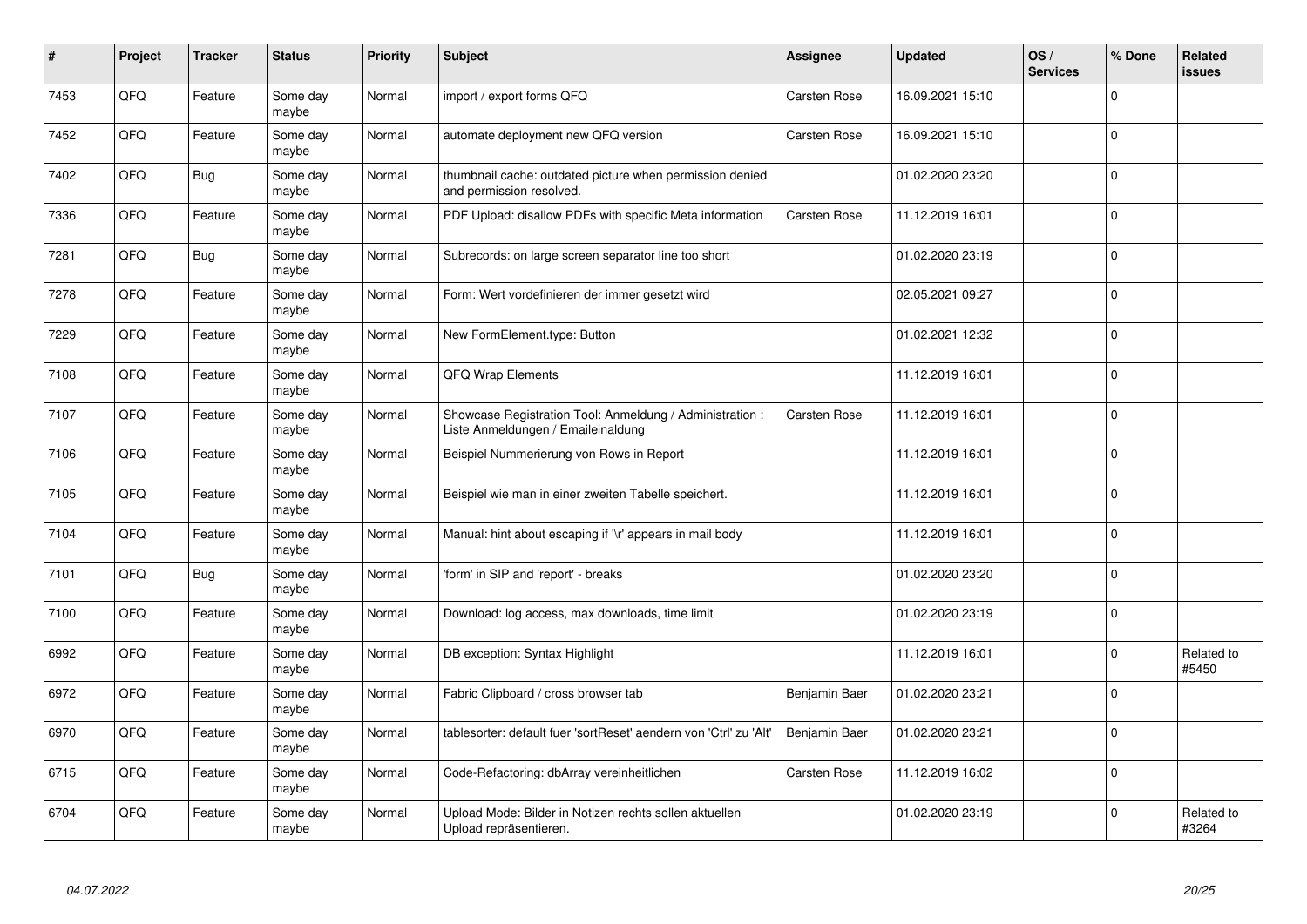| #    | Project | <b>Tracker</b> | <b>Status</b>     | Priority | <b>Subject</b>                                                                    | Assignee            | <b>Updated</b>   | OS/<br><b>Services</b> | % Done      | <b>Related</b><br><b>issues</b> |
|------|---------|----------------|-------------------|----------|-----------------------------------------------------------------------------------|---------------------|------------------|------------------------|-------------|---------------------------------|
| 6515 | QFQ     | Feature        | Some day<br>maybe | Normal   | Formular: Felder dynamisch ein/ausblenden                                         |                     | 11.12.2019 16:02 |                        | $\Omega$    |                                 |
| 6299 | QFQ     | Feature        | Some day<br>maybe | Normal   | Attack detection: log table with invalid SIP access                               |                     | 11.12.2019 16:02 |                        | $\pmb{0}$   | Related to<br>#3947             |
| 6288 | QFQ     | Feature        | Some day<br>maybe | Normal   | Best Practice: Erklaeren wie man ein Formular ganz in<br>'weiss' erstellen kann   |                     | 11.12.2019 16:02 |                        | $\Omega$    |                                 |
| 6084 | QFQ     | Feature        | Some day<br>maybe | Normal   | New escape type: 'D' - convert date                                               |                     | 01.02.2020 23:19 |                        | $\mathbf 0$ |                                 |
| 6083 | QFQ     | Feature        | Some day<br>maybe | Normal   | Dynamic Update: Value Check via SQL                                               |                     | 11.12.2019 16:02 |                        | $\mathbf 0$ |                                 |
| 5991 | QFQ     | <b>Bug</b>     | Some day<br>maybe | Normal   | URLs with ' ' or long parameter are problematic                                   | <b>Carsten Rose</b> | 01.02.2020 23:19 |                        | $\mathbf 0$ |                                 |
| 5983 | QFQ     | Feature        | Some day<br>maybe | Normal   | Form Submit (save & update): normalize date/-time FE                              | Carsten Rose        | 01.02.2020 23:19 |                        | $\Omega$    |                                 |
| 5923 | QFQ     | Feature        | Some day<br>maybe | Normal   | fillStoreSystemBySqlLate                                                          |                     | 01.02.2020 23:19 |                        | $\Omega$    |                                 |
| 5895 | QFQ     | Feature        | Some day<br>maybe | Normal   | Tutorial: List of all QFQ Features                                                |                     | 01.02.2020 23:19 |                        | $\Omega$    |                                 |
| 5893 | QFQ     | Feature        | Some day<br>maybe | Normal   | Edit on double-click                                                              |                     | 01.02.2020 23:19 |                        | 0           | Related to<br>#5894             |
| 5892 | QFQ     | Feature        | Some day<br>maybe | Normal   | QFQ should use T3 API to manipulate FE GROUP<br>membership                        |                     | 01.02.2020 23:20 |                        | $\mathbf 0$ |                                 |
| 5877 | QFQ     | <b>Bug</b>     | Some day<br>maybe | Normal   | FE.type=note:bsColumn strange behaviour                                           |                     | 01.02.2020 23:19 |                        | $\pmb{0}$   |                                 |
| 5852 | QFQ     | Feature        | Some day<br>maybe | Normal   | Logging: mail.log / sql.log - im FE anzeigen und via AJAX<br>aktualisieren        | Carsten Rose        | 01.02.2020 23:19 |                        | $\Omega$    | Related to<br>#5885             |
| 5851 | QFQ     | Feature        | Some day<br>maybe | Normal   | Queue System implementieren: MQTT, RabbitMQ                                       |                     | 01.02.2020 23:20 |                        | $\pmb{0}$   | Related to<br>#5715             |
| 5850 | QFQ     | Feature        | Some day<br>maybe | Normal   | Deployment: In QFQ Doc best practice fuer zeitgemaesses<br>Deployment beschreiben |                     | 01.02.2020 23:20 |                        | $\Omega$    |                                 |
| 5805 | QFQ     | Feature        | Some day<br>maybe | Normal   | TypeAHead SQL value instead of key stored                                         |                     | 01.02.2020 23:19 |                        | $\Omega$    | Related to<br>#5444             |
| 5783 | QFQ     | Feature        | Some day<br>maybe | Normal   | <b>BPMN View/Edit</b>                                                             |                     | 11.12.2019 16:02 |                        | $\Omega$    |                                 |
| 5768 | QFQ     | <b>Bug</b>     | Some day<br>maybe | Normal   | '{{pageLanguage:T}}' missing if QFQ is called via api                             | Carsten Rose        | 01.02.2020 23:19 |                        | $\Omega$    |                                 |
| 5706 | QFQ     | Bug            | Some day<br>maybe | Normal   | upload: fileDestination needs to be sanatized                                     | Carsten Rose        | 01.02.2020 23:19 |                        | $\Omega$    |                                 |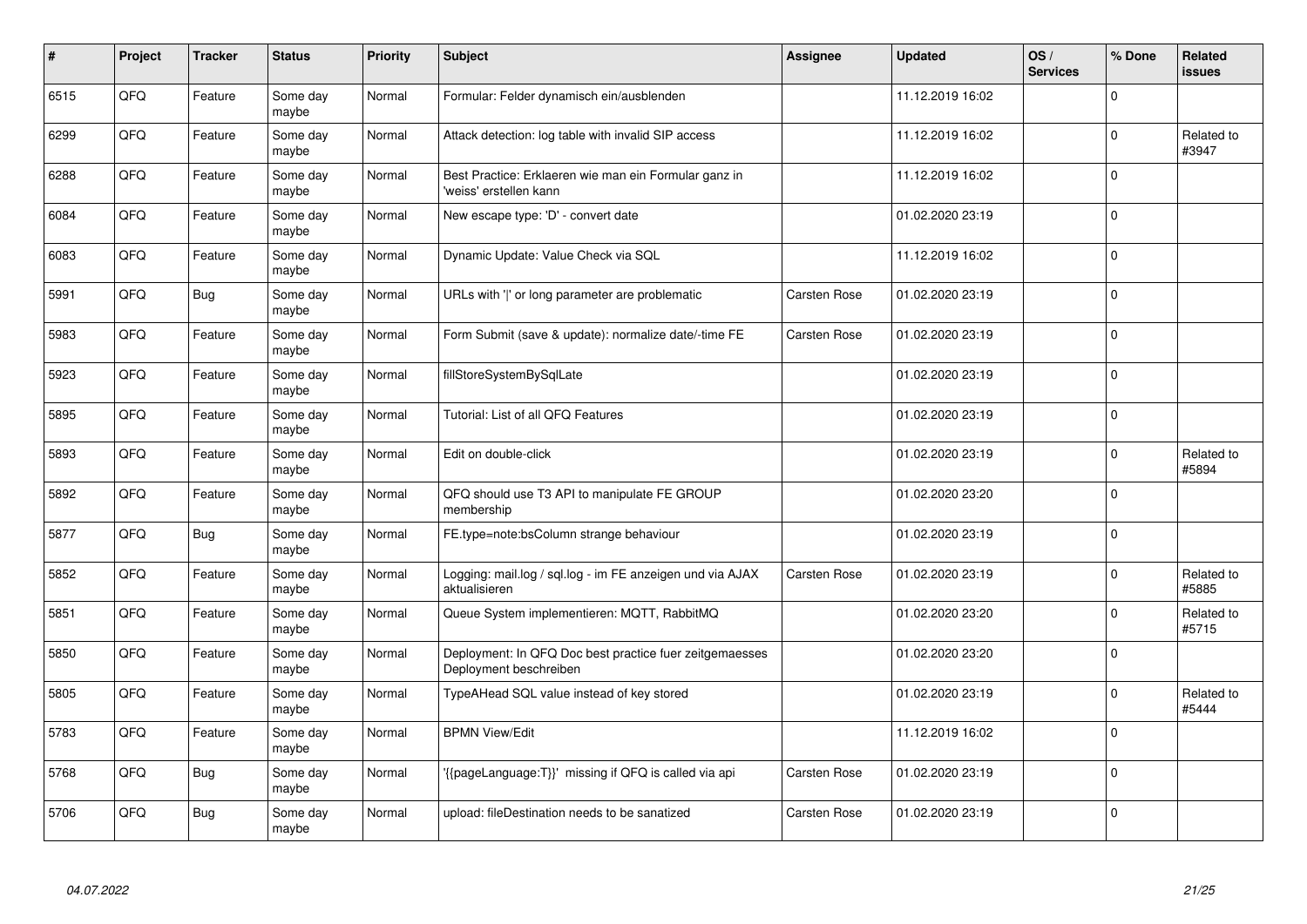| $\#$ | Project | <b>Tracker</b> | <b>Status</b>     | <b>Priority</b> | <b>Subject</b>                                                                                                       | <b>Assignee</b>     | <b>Updated</b>   | OS/<br><b>Services</b> | % Done      | Related<br>issues                           |
|------|---------|----------------|-------------------|-----------------|----------------------------------------------------------------------------------------------------------------------|---------------------|------------------|------------------------|-------------|---------------------------------------------|
| 5665 | QFQ     | Feature        | Some day<br>maybe | Normal          | Versuch das '{{!' nicht mehr noetig ist.                                                                             | Carsten Rose        | 01.02.2020 23:20 |                        | $\Omega$    | Related to<br>#7432,<br>Related to<br>#7434 |
| 5579 | QFQ     | Feature        | Some day<br>maybe | Normal          | Enhance Doc / Presentation: variable type 'link column type'                                                         | <b>Carsten Rose</b> | 01.02.2020 23:19 |                        | $\mathbf 0$ |                                             |
| 5557 | QFQ     | <b>Bug</b>     | Some day<br>maybe | Normal          | Form load: STORE_RECORD filled, but should be empty                                                                  | Carsten Rose        | 01.02.2020 23:19 |                        | $\mathbf 0$ |                                             |
| 5548 | QFQ     | Feature        | Some day<br>maybe | Normal          | 801 Textfiles/Scriptfiles als Thumbnail                                                                              | Carsten Rose        | 07.03.2022 16:26 |                        | $\mathbf 0$ |                                             |
| 5480 | QFQ     | Feature        | Some day<br>maybe | Normal          | QFQ: Dokumentation mit Screenshots versehen                                                                          | Carsten Rose        | 01.02.2020 23:20 |                        | $\mathbf 0$ | Related to<br>#9879                         |
| 5455 | QFQ     | Feature        | Some day<br>maybe | Normal          | Mail Redirects grld abhaengig                                                                                        |                     | 01.02.2020 23:20 |                        | $\mathbf 0$ |                                             |
| 5452 | QFQ     | Feature        | Some day<br>maybe | Normal          | Thumbnails from PDF: bad quality                                                                                     |                     | 01.02.2020 23:20 |                        | $\mathbf 0$ |                                             |
| 5428 | QFQ     | Feature        | Some day<br>maybe | Normal          | secure thumbnail: late render on access.                                                                             | Carsten Rose        | 01.02.2020 23:20 |                        | $\mathbf 0$ |                                             |
| 5389 | QFQ     | Feature        | Some day<br>maybe | Normal          | QFQ Design: Multline label / note                                                                                    | Benjamin Baer       | 01.02.2020 23:19 |                        | $\mathbf 0$ |                                             |
| 5342 | QFQ     | Feature        | Some day<br>maybe | Normal          | link - with HTML Attributes                                                                                          |                     | 01.02.2020 23:20 |                        | $\mathbf 0$ | Related to<br>#14077                        |
| 5160 | QFQ     | Feature        | Some day<br>maybe | Normal          | QFQ collaborative / together.js, ShareJS, y-js, collaborative,                                                       |                     | 11.12.2019 16:02 |                        | $\mathbf 0$ |                                             |
| 5132 | QFQ     | Feature        | Some day<br>maybe | Normal          | Error Message sendmail missing attachment: more details                                                              | Carsten Rose        | 01.02.2020 23:19 |                        | $\mathbf 0$ |                                             |
| 5129 | QFQ     | Feature        | Some day<br>maybe | Normal          | Reports: SQL fuer x Achse und y Achse                                                                                |                     | 11.12.2019 16:02 |                        | $\mathbf 0$ |                                             |
| 5024 | QFQ     | Feature        | Some day<br>maybe | Normal          | Fabric: Generate PDF with edits                                                                                      | Benjamin Baer       | 01.02.2020 23:20 |                        | $\mathbf 0$ | Related to<br>#10704                        |
| 5021 | QFQ     | <b>Bug</b>     | Some day<br>maybe | Normal          | FE.typ=extra - during save displays error 'datum2' already<br>filled in STORE_SIP - the value is stored nevertheless | Carsten Rose        | 01.02.2020 23:19 |                        | $\mathbf 0$ | Related to<br>#3875                         |
| 4974 | QFQ     | Feature        | Some day<br>maybe | Normal          | Long polling - inform all listening clients of changes                                                               |                     | 11.12.2019 16:02 |                        | $\mathbf 0$ |                                             |
| 4956 | QFQ     | Feature        | Some day<br>maybe | Normal          | Sendmail: Benutzerdefinierte Headers                                                                                 | Carsten Rose        | 11.12.2019 16:02 |                        | $\mathbf 0$ |                                             |
| 4872 | QFQ     | Feature        | Some day<br>maybe | Normal          | Fields of Typo3 page available in STORE_TYPO3                                                                        | Carsten Rose        | 01.02.2020 23:19 |                        | $\mathbf 0$ |                                             |
| 4869 | QFG     | Feature        | Some day<br>maybe | Normal          | Dynamic Update (show, hide, readonly?, required?) for<br><b>Template Group Elements</b>                              | Carsten Rose        | 01.02.2020 23:19 |                        | $\mathbf 0$ | Related to<br>#4865                         |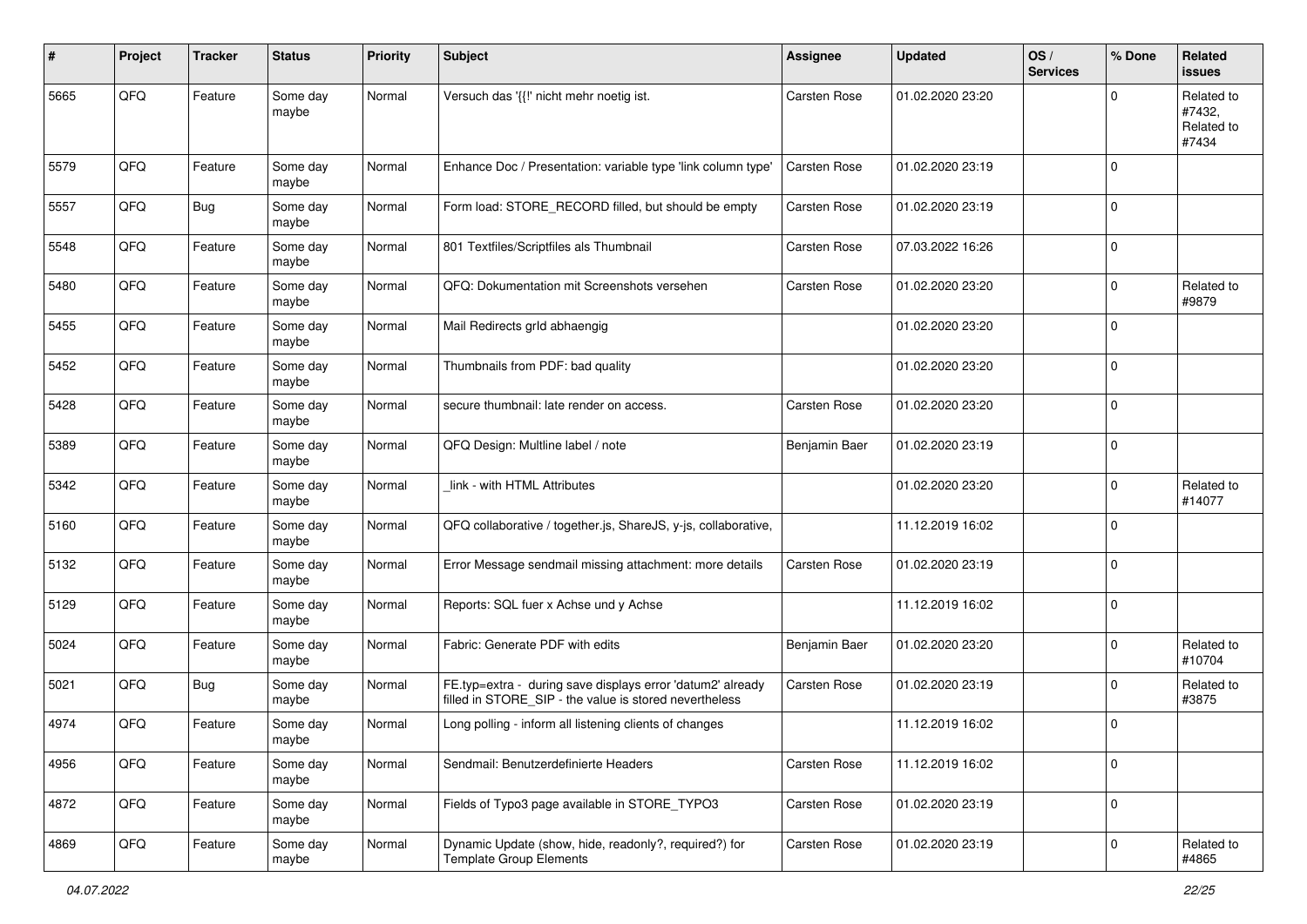| ∦    | Project | <b>Tracker</b> | <b>Status</b>     | <b>Priority</b> | Subject                                                                                                                                                       | <b>Assignee</b>     | <b>Updated</b>   | OS/<br><b>Services</b> | % Done      | Related<br>issues                              |
|------|---------|----------------|-------------------|-----------------|---------------------------------------------------------------------------------------------------------------------------------------------------------------|---------------------|------------------|------------------------|-------------|------------------------------------------------|
| 4839 | QFQ     | Feature        | Some day<br>maybe | Normal          | qfq-handle in <head> Abschnitt</head>                                                                                                                         | <b>Carsten Rose</b> | 11.12.2019 16:02 |                        | 0           |                                                |
| 4816 | QFQ     | Feature        | Some day<br>maybe | Normal          | Templates for QFQ Reports (Tables, Radios, )                                                                                                                  |                     | 01.02.2020 23:20 |                        | 0           |                                                |
| 4771 | QFQ     | <b>Bug</b>     | Some day<br>maybe | Normal          | qfq: select-down-values empty after save (edit-form for<br>program administrators)                                                                            | <b>Carsten Rose</b> | 01.02.2020 23:20 |                        | 0           | Related to<br>#4549, Has<br>duplicate<br>#4282 |
| 4757 | QFQ     | Feature        | Some day<br>maybe | Normal          | Test subrecord: download links ok? Links ok?                                                                                                                  | Carsten Rose        | 01.02.2020 23:20 |                        | 0           |                                                |
| 4719 | QFQ     | Feature        | Some day<br>maybe | Normal          | Custom Message in Client in case of 'Browser tab close,<br>modification will be lost'                                                                         |                     | 01.02.2020 23:20 |                        | 0           |                                                |
| 4659 | QFQ     | Bug            | Some day<br>maybe | Normal          | infoButtonExtra                                                                                                                                               | Carsten Rose        | 01.02.2020 23:20 |                        | $\mathbf 0$ |                                                |
| 4652 | QFQ     | Feature        | Some day<br>maybe | Normal          | UZH CD: Weiterleitung auf benutzerdefinierte 403/404 Seite                                                                                                    | <b>Carsten Rose</b> | 01.02.2020 23:20 |                        | 0           |                                                |
| 4651 | QFQ     | Bug            | Some day<br>maybe | Normal          | "Loading document" Modal wird angezeigt bei uzhcd type=2<br>Ansicht                                                                                           | <b>Carsten Rose</b> | 01.02.2020 23:20 |                        | 0           |                                                |
| 4650 | QFQ     | Feature        | Some day<br>maybe | Normal          | Convert html to doc/rtf                                                                                                                                       | Carsten Rose        | 01.02.2020 23:20 |                        | 0           | Related to<br>#10704                           |
| 4640 | QFQ     | Feature        | Some day<br>maybe | Normal          | Rename System Forms                                                                                                                                           |                     | 01.02.2020 23:20 |                        | $\Omega$    |                                                |
| 4627 | QFQ     | Feature        | Some day<br>maybe | Normal          | dbupdate: all tables - check 'create', 'modified' if it is possible<br>to change to default 'CURRENT_TIMESTAMP' and modified<br>'ON UPDATE CURRENT_TIMESTAMP' |                     | 01.02.2020 23:20 |                        | 0           |                                                |
| 4626 | QFQ     | Feature        | Some day<br>maybe | Normal          | Mobile View: 'classBody=qfq-form-right' makes no sense                                                                                                        |                     | 01.02.2020 23:20 |                        | $\mathbf 0$ |                                                |
| 4606 | QFQ     | Feature        | Some day<br>maybe | Normal          | link: qualifier to render bootstrap button                                                                                                                    | <b>Carsten Rose</b> | 01.02.2020 23:19 |                        | $\Omega$    |                                                |
| 4583 | QFQ     | <b>Bug</b>     | Some day<br>maybe | Normal          | Dynamic Update bei TypeAhead Feldern                                                                                                                          | Carsten Rose        | 01.02.2020 23:19 |                        | 0           |                                                |
| 4551 | QFQ     | Feature        | Some day<br>maybe | Normal          | Set 'pills' via dynamicUpdate to show/hide/disabled                                                                                                           |                     | 01.02.2020 23:20 |                        | $\mathbf 0$ | Related to<br>#3752                            |
| 4549 | QFG     | <b>Bug</b>     | Some day<br>maybe | Normal          | TemplateGroups: FE.type SELECT loose selected value<br>after save                                                                                             | Carsten Rose        | 01.02.2020 23:20 |                        | 0           | Related to<br>#4548,<br>Related to<br>#4771    |
| 4546 | QFQ     | <b>Bug</b>     | Some day<br>maybe | Normal          | NH: SIP storage is destroyed                                                                                                                                  |                     | 01.02.2020 23:20 |                        | $\Omega$    |                                                |
| 4536 | QFQ     | Feature        | Some day<br>maybe | Normal          | FE upload: problem with delete if mutliple uploads an<br>FE.name="                                                                                            |                     | 01.02.2020 23:20 |                        | 0           |                                                |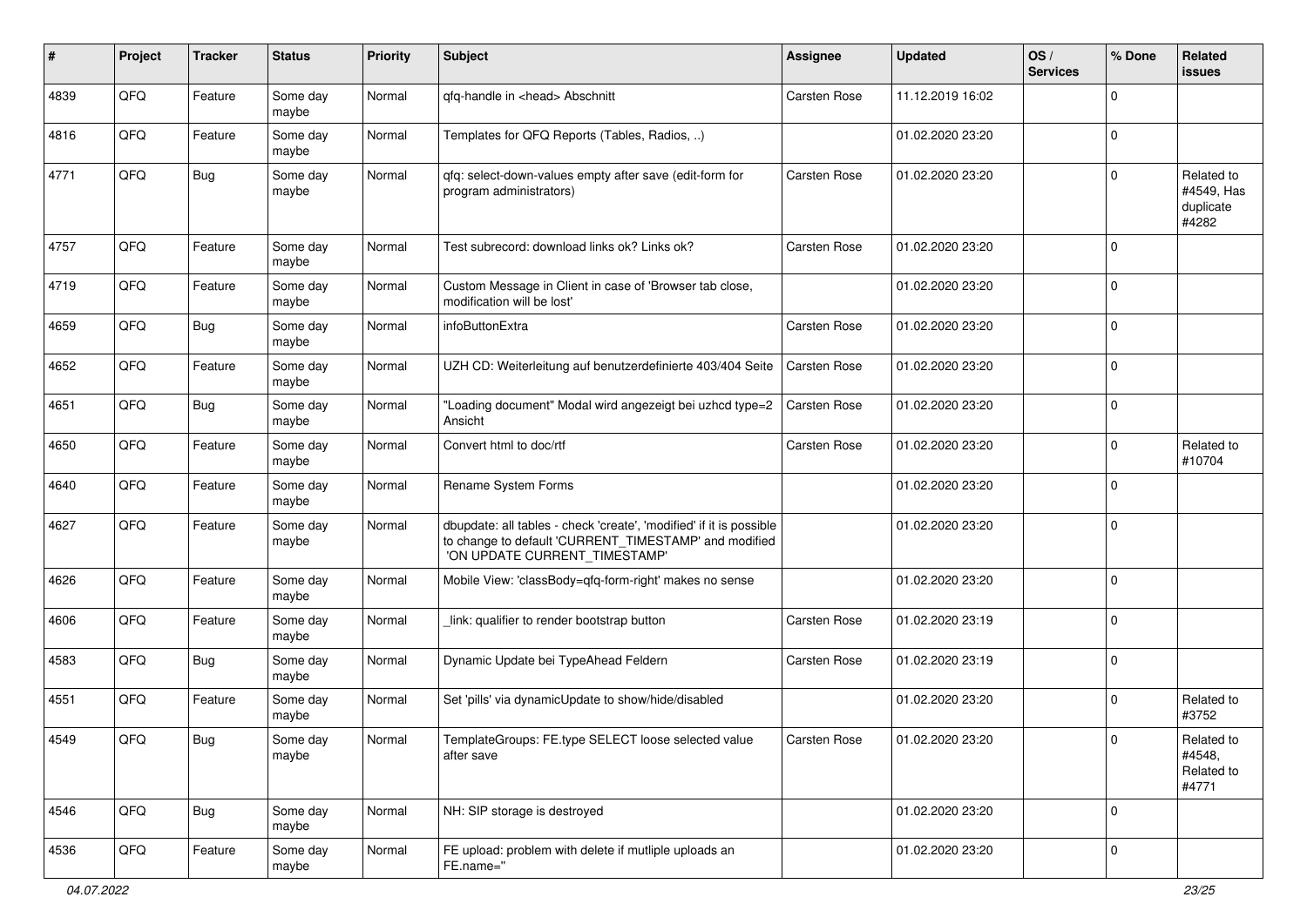| #    | Project | <b>Tracker</b> | <b>Status</b>     | <b>Priority</b> | <b>Subject</b>                                                                                                                                           | <b>Assignee</b>     | <b>Updated</b>   | OS/<br><b>Services</b> | % Done      | <b>Related</b><br>issues                    |
|------|---------|----------------|-------------------|-----------------|----------------------------------------------------------------------------------------------------------------------------------------------------------|---------------------|------------------|------------------------|-------------|---------------------------------------------|
| 4528 | QFQ     | <b>Bug</b>     | Some day<br>maybe | Normal          | extraButtonLock mit SQLAhead Bug                                                                                                                         | <b>Carsten Rose</b> | 01.02.2020 23:19 |                        | 0           |                                             |
| 4454 | QFQ     | Bug            | Some day<br>maybe | Normal          | Required Elements: multiple elements in a row - whole row<br>marked if only one input is empty.                                                          | Benjamin Baer       | 01.02.2020 23:20 |                        | $\mathbf 0$ |                                             |
| 4446 | QFQ     | Feature        | Some day<br>maybe | Normal          | New FE get same feldContainerId as last modifed FE                                                                                                       |                     | 01.02.2020 23:20 |                        | $\mathbf 0$ |                                             |
| 4445 | QFQ     | Feature        | Some day<br>maybe | Normal          | template group: Option to simulate fieldset                                                                                                              |                     | 28.06.2021 14:11 |                        | 0           |                                             |
| 4444 | QFQ     | Feature        | Some day<br>maybe | Normal          | FE.type=upload: detect mime type                                                                                                                         |                     | 11.12.2019 16:02 |                        | $\mathbf 0$ | Related to<br>#4303                         |
| 4443 | QFQ     | Feature        | Some day<br>maybe | Normal          | Form: multiple secondary tables                                                                                                                          |                     | 01.02.2020 23:20 |                        | 0           |                                             |
| 4442 | QFQ     | Feature        | Some day<br>maybe | Normal          | Special Column Name: _link - new symbol G (Glyph) to<br>choose any available symbol                                                                      |                     | 11.12.2019 16:02 |                        | $\mathbf 0$ |                                             |
| 4441 | QFQ     | <b>Bug</b>     | Some day<br>maybe | Normal          | \$_SERVER Vars sollten nur aus dem Store genommen<br>werden - Code entsprechend anpassen.                                                                |                     | 11.12.2019 16:02 |                        | $\mathbf 0$ |                                             |
| 4440 | QFQ     | Feature        | Some day<br>maybe | Normal          | Manual.rst: explain how to. expand PHP Session to 4h                                                                                                     |                     | 11.12.2019 16:02 |                        | $\mathbf 0$ |                                             |
| 4439 | QFQ     | Feature        | Some day<br>maybe | Normal          | Log: report all actions fired by an FE Element, incl. the<br>original directive (slaveld, sqllnsert, )                                                   |                     | 01.02.2020 23:20 |                        | 0           | Related to<br>#4432,<br>Related to<br>#5458 |
| 4435 | QFQ     | Feature        | Some day<br>maybe | Normal          | Report: striptags - specify allowed tags                                                                                                                 |                     | 01.02.2020 23:20 |                        | $\mathbf 0$ |                                             |
| 4433 | QFQ     | Feature        | Some day<br>maybe | Normal          | Log when SIP will be destroyed by QFQ for any (security)<br>reason                                                                                       |                     | 01.02.2020 23:20 |                        | 0           | Related to<br>#4432,<br>Related to<br>#5458 |
| 4420 | QFQ     | Feature        | Some day<br>maybe | Normal          | Client: Local Storage - store the changes of a form, local in<br>the browser.                                                                            | Benjamin Baer       | 11.12.2019 16:02 |                        | $\mathbf 0$ |                                             |
| 4398 | QFQ     | Bug            | Some day<br>maybe | Normal          | Typeahead: mouse click in a prefilled input opens a single<br>item dropdown with the current value - click on it seems to<br>set the value, not the key. | Benjamin Baer       | 01.02.2020 23:20 |                        | $\mathbf 0$ | Related to<br>#4457                         |
| 4365 | QFQ     | Feature        | Some day<br>maybe | Normal          | Multi Language: new way of config                                                                                                                        | <b>Carsten Rose</b> | 01.02.2020 23:20 |                        | $\mathbf 0$ |                                             |
| 4349 | QFQ     | Feature        | Some day<br>maybe | Normal          | link download: downloaded external URL to<br>deliver/concatenate - check mimetipe and handle it correctly                                                | Carsten Rose        | 11.12.2019 16:02 |                        | $\mathbf 0$ |                                             |
| 4343 | QFQ     | Feature        | Some day<br>maybe | Normal          | Link: Classifier to add 'attributes'                                                                                                                     | Carsten Rose        | 01.02.2020 23:20 |                        | 0           | Related to<br>#14077                        |
| 4330 | QFO     | Feature        | Some day<br>maybe | Normal          | Error Message: report missing {{ / }} in sqlUpdate, sqlInsert,<br>sqlDelete, sqlAfter, sqlBefore in FE action elements.                                  | Carsten Rose        | 01.02.2020 23:20 |                        | 0           |                                             |